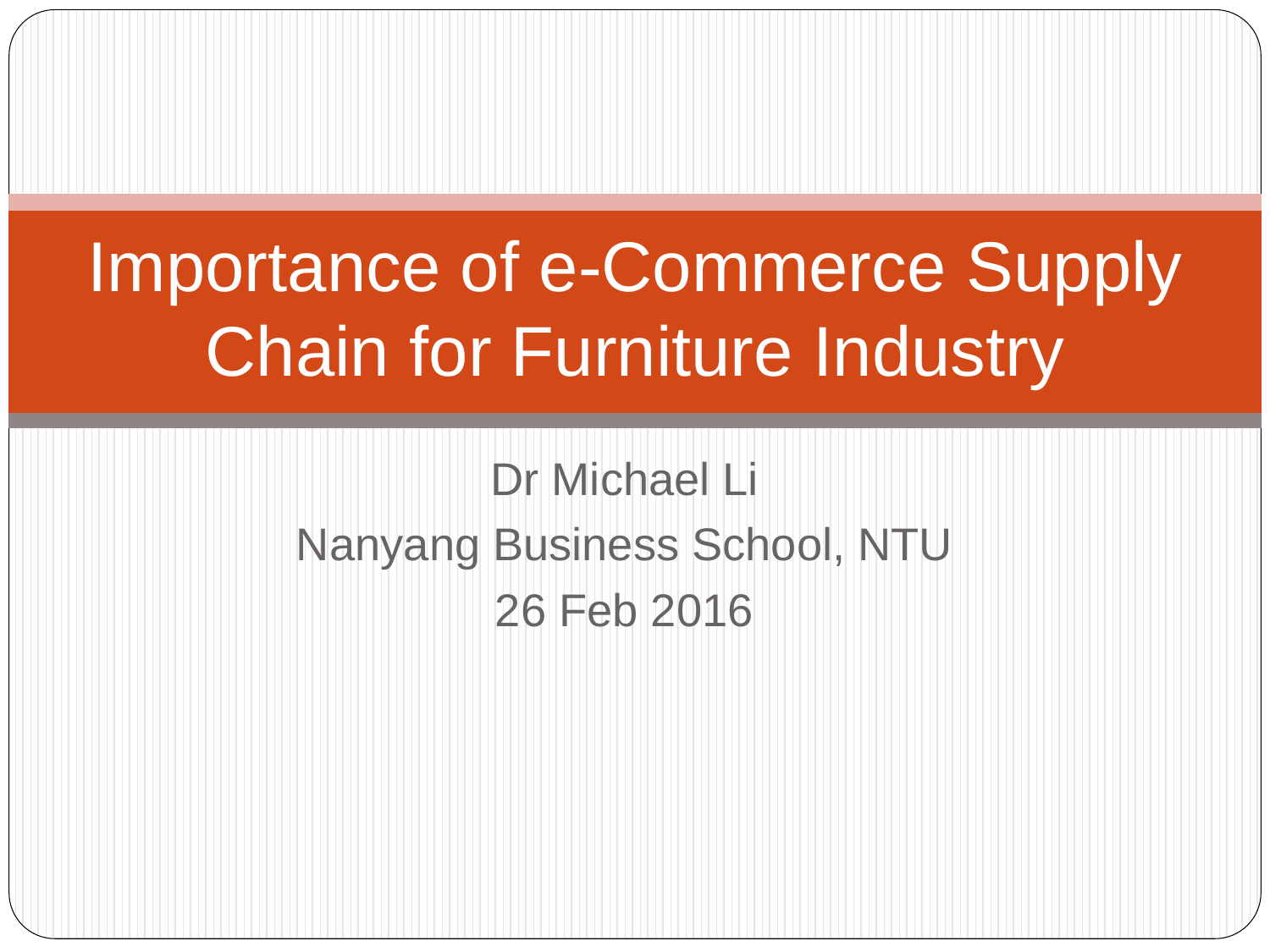# **Outline**

- Furniture Industry in a Fast Changing World
- Corporate Lifecycle
- Value Chain Analysis & Eco-System
- e-Commerce Supply Chain
- Case 1: Amazon.cc amazon.com
- Case 2: 京东 jd.cc 7JD.com 多快班省
- Case 3: 尚品宅配 homekoo. 尚品皂配

- Rethinking Your Business Model
- $\bullet$  Q & A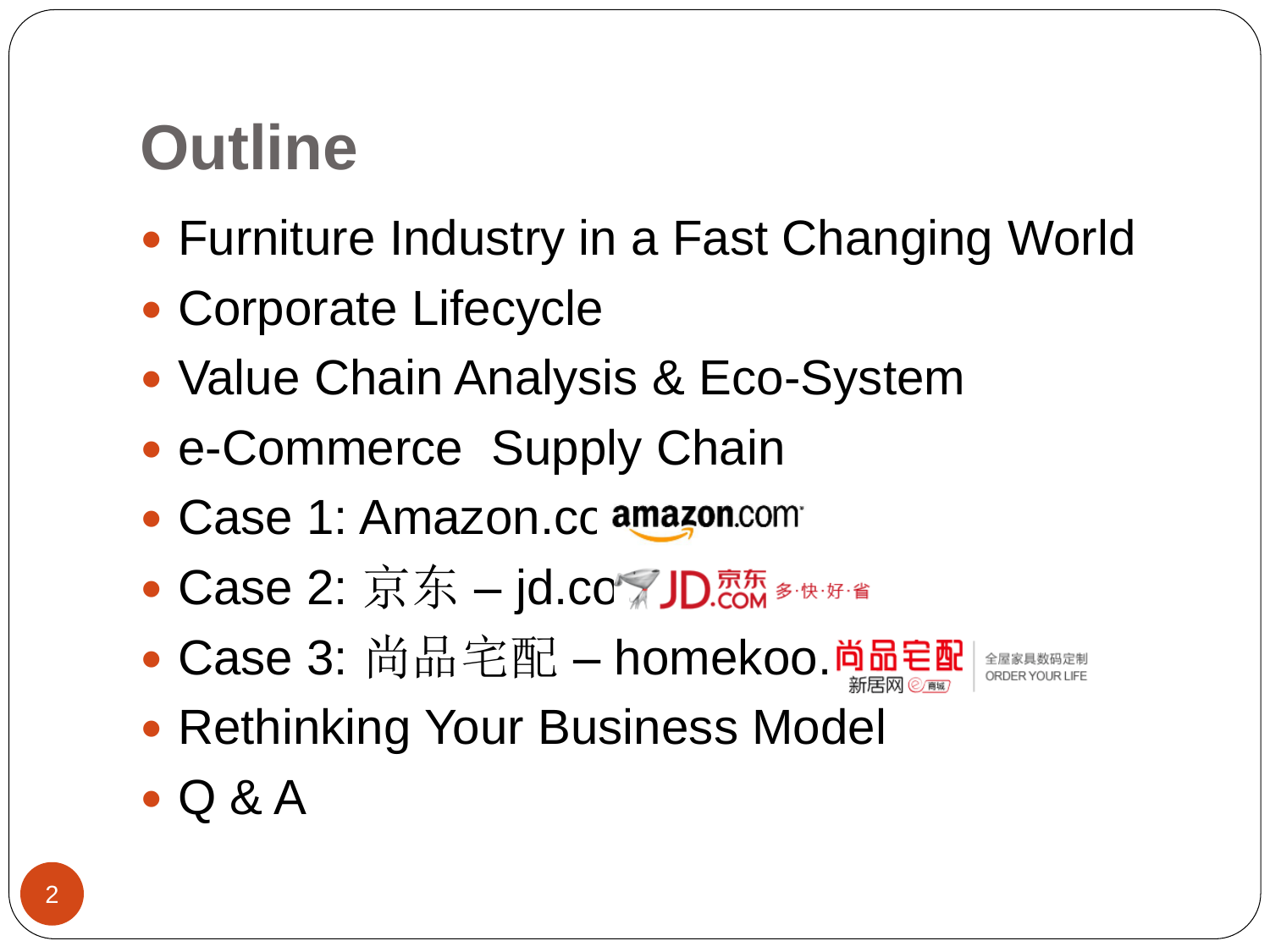### **Furniture Industry in a Fast Changing World**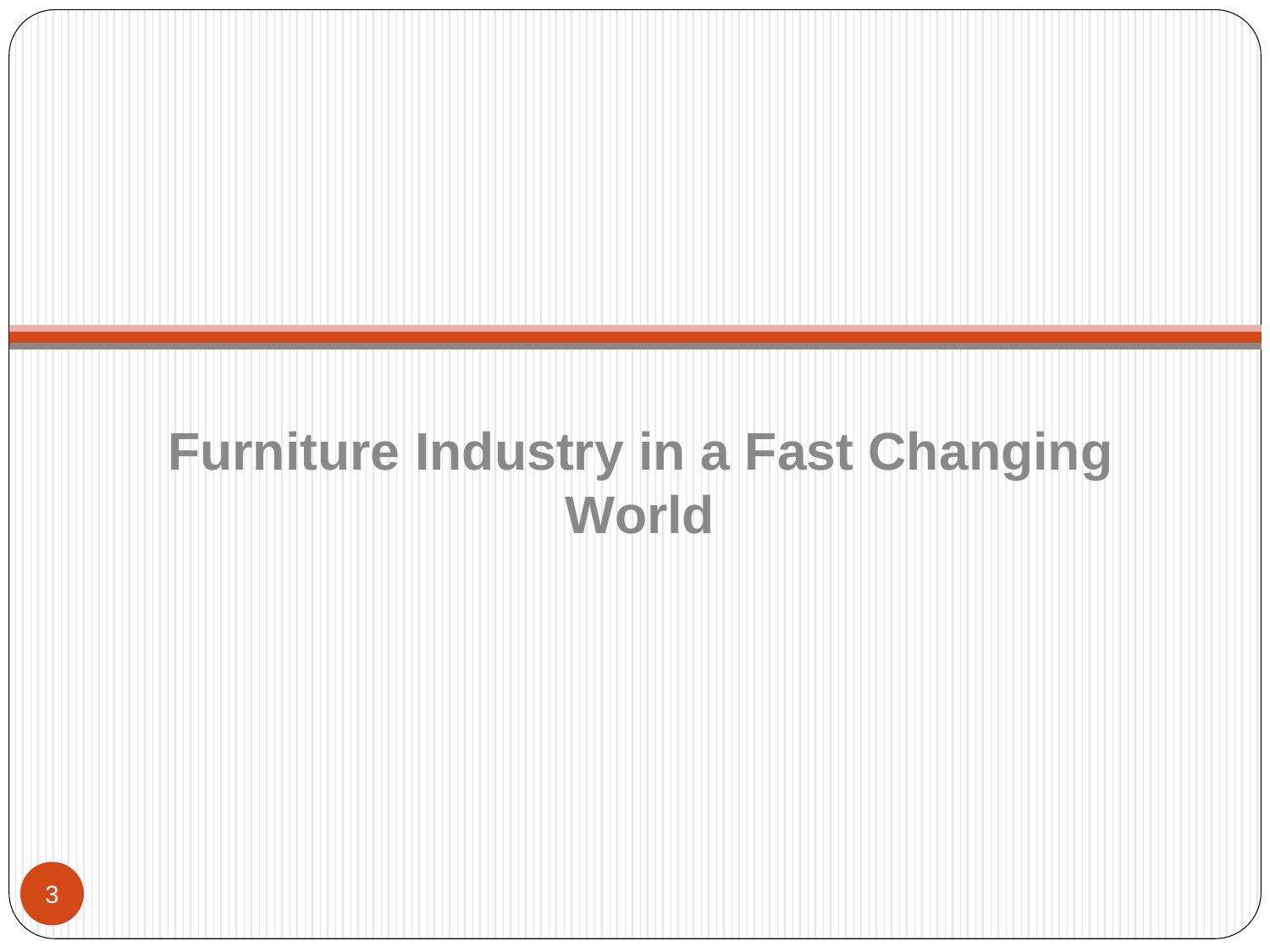### **Furniture Industry in a Fast Changing World**

- Over the past decade, many factors have emerged that directly or indirectly affect the furniture industry, including
	- **technological changes**,
	- **the rise of social media**, and
	- **changing demographics**.

| • Furniture proferenced differ by agnorations |           |             |  |  |
|-----------------------------------------------|-----------|-------------|--|--|
|                                               |           |             |  |  |
| <b>Digital Generation</b>                     | 2002-now  | 14 and blow |  |  |
| <b>Generation Y/Millennials</b>               | 1983-2001 | $15 - 33$   |  |  |
| <b>Generation X</b>                           | 1964-1982 | $34 - 52$   |  |  |
| <b>Baby Boomers</b>                           | 1945-1963 | $53 - 71$   |  |  |
| <b>The Silent Generation</b>                  | 1928-1944 | $72 - 88$   |  |  |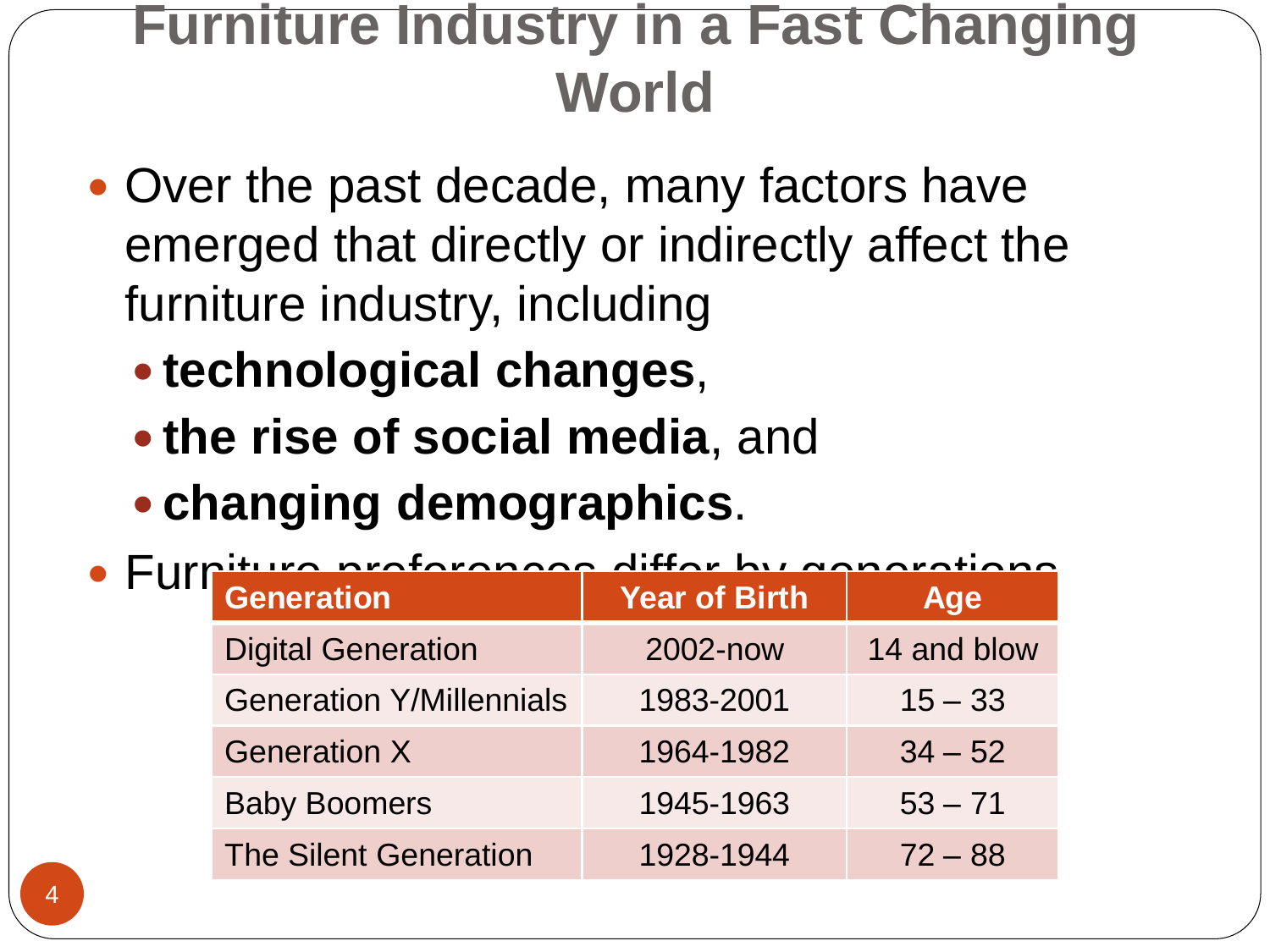# **Generation Y/Millennials**

#### **Generation Y** can be described as:

- Economically conservative
- Socially progressive
- Hyper-organized
- Self-confident
- Tech-savvy & digitally plugge  $\frac{The Siller}{\sim}$
- Transient
- Entrepreneurial
- Social networkers
- Socially conscious
- Preferring experiences
- **What are the implications to the furniture industry?** 
	- **Who are your target customers?**

| <b>Year of Birth</b> | Age         |  |
|----------------------|-------------|--|
| $2002 - now$         | 14 and blow |  |
| 1983-2001            | $15 - 33$   |  |
| 1964-1982            | $34 - 52$   |  |
| 1945-1963            | $53 - 71$   |  |
| 1928-1944            | $72 - 88$   |  |
|                      |             |  |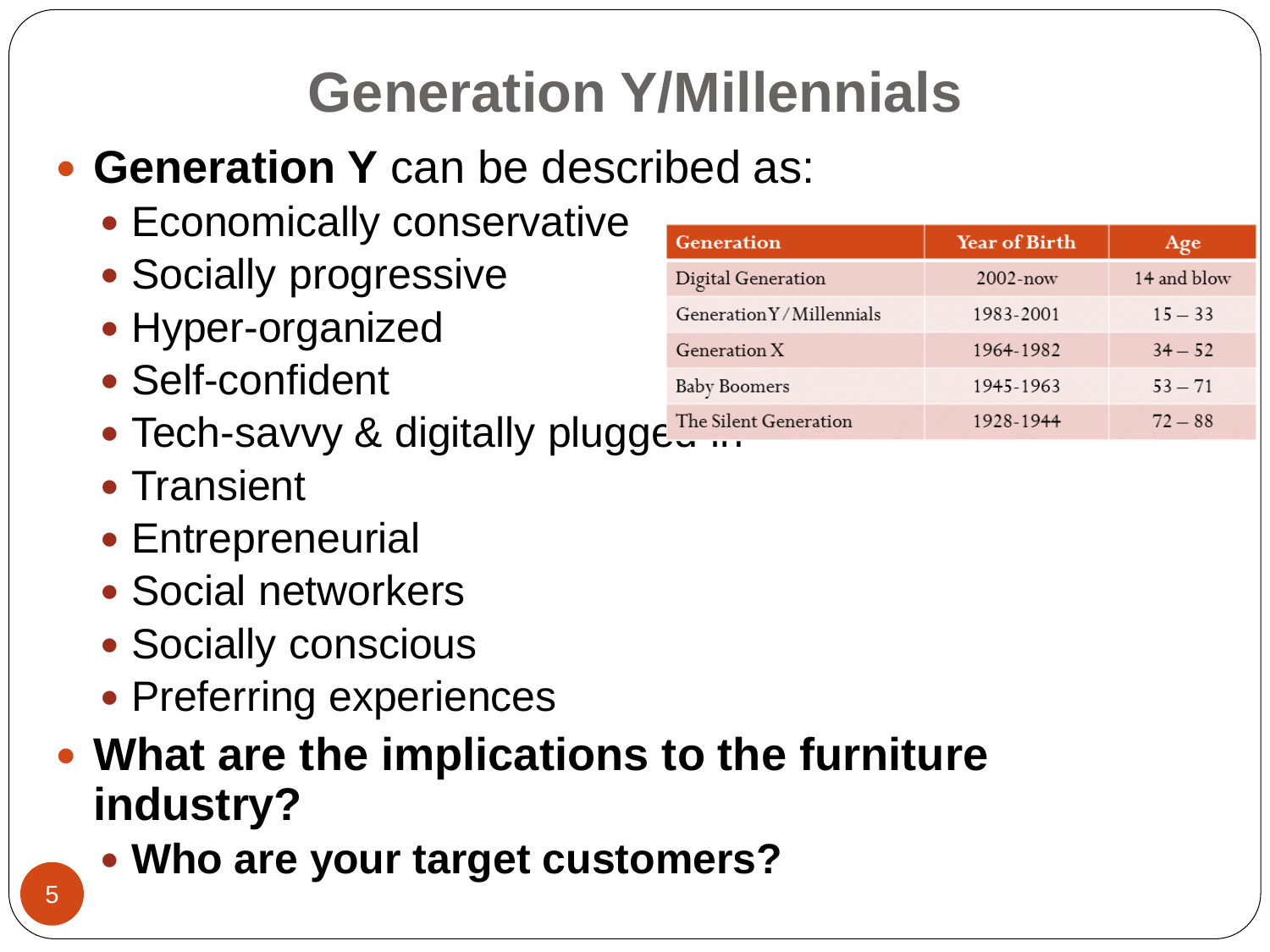### **Demand Dictates Distribution**

- **Demand Dictates Distribution**
	- **The long-held belief that shoppers desire to touch a piece of furniture before buying it**.
	- But **the Internet** is fast changing the furniture retail landscape, particularly among younger consumers, and **opening up new channels of distribution**.
	- Increasingly, **consumers are more willing to purchase furniture online**.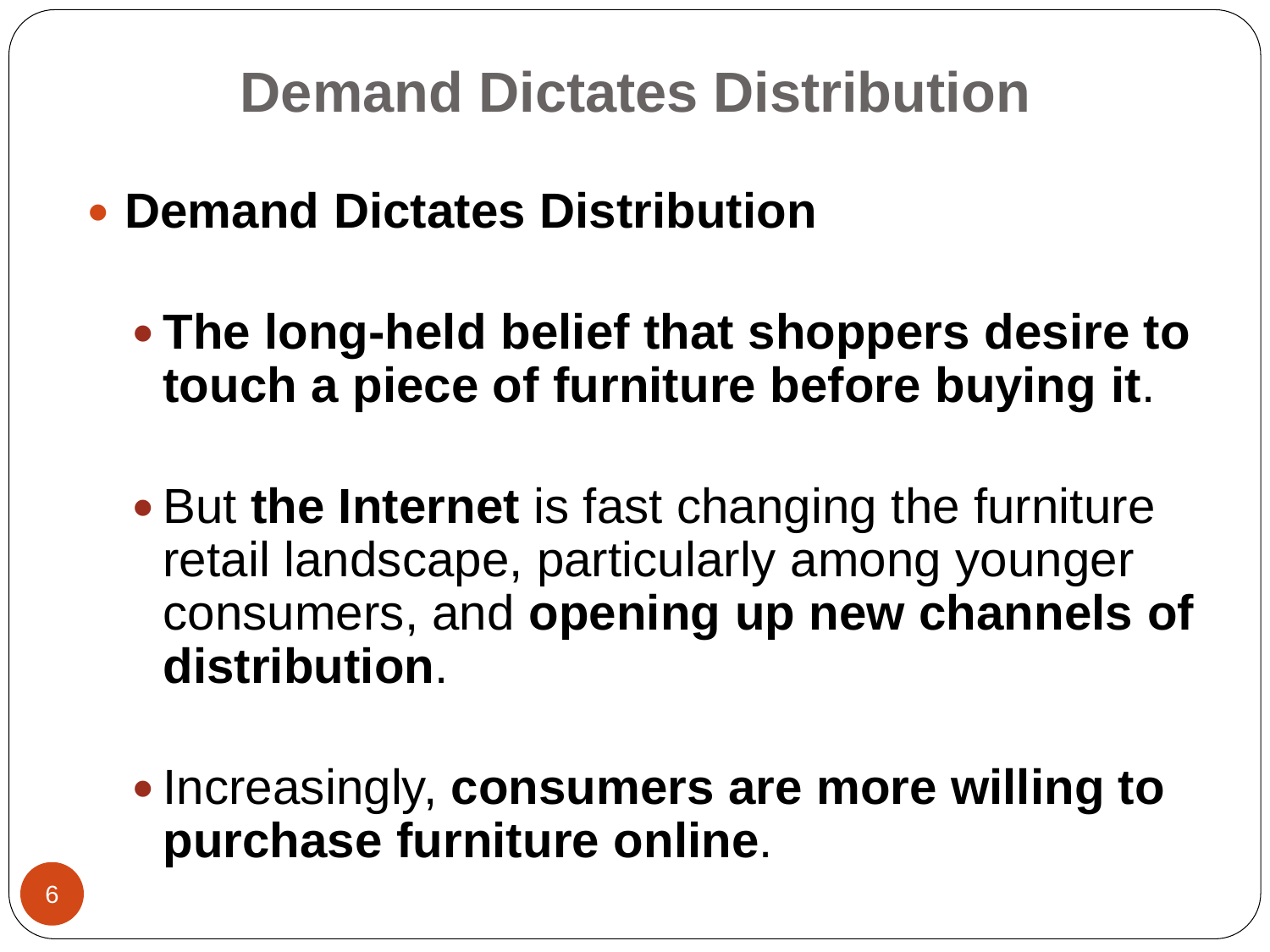### **Marketing Practices**

**Furniture Companies are Poor Marketers** 

- Traditionally, **the furniture industry has not been known for marketing itself well**.
	- **Reluctant to research consumer preferences or improve the customer experiences**.
	- **Emergence of new marketing channels and new** marketing practices.
- Successful marketing strategies rely on **a deep understanding of target audiences**.
	- **The industry must brace the social media** in order to build relationships with new generations of buyers.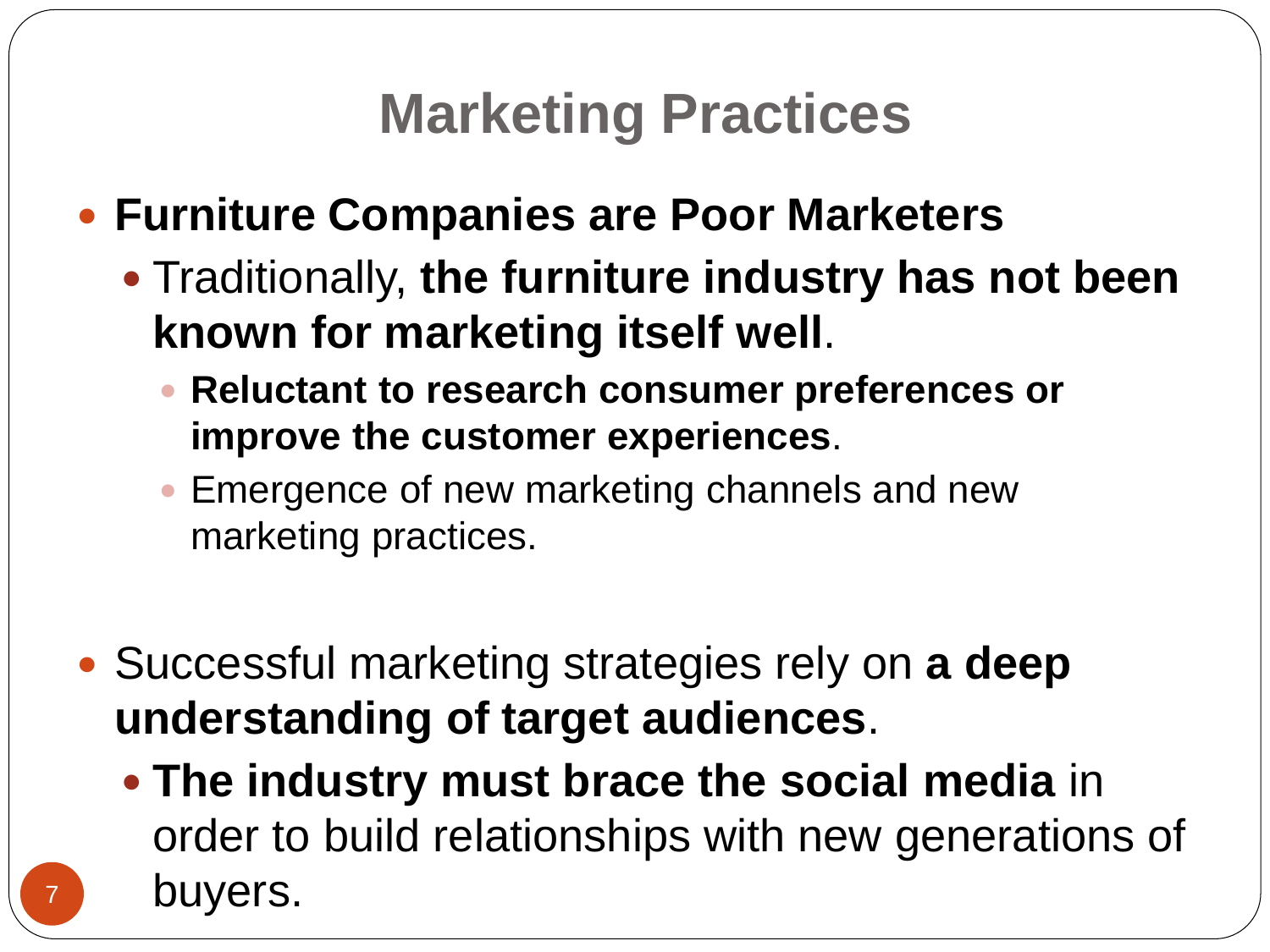## **Moving Forward**

### **A New World – Still Changing**

- The furniture industry is **not a high profit-margin industry**, which means that the **general economical environment** has a big impact on the industry's profitability and **the branding matters**.
- **The consumer preferences have been changed/evolved** primarily driven by the new technology.
- Traditional **business models have been gradually disrupted** by new business models that are up to the technology curve.
- 8 Traditional **business strategies/practices have become increasingly less effective** to sustain the business.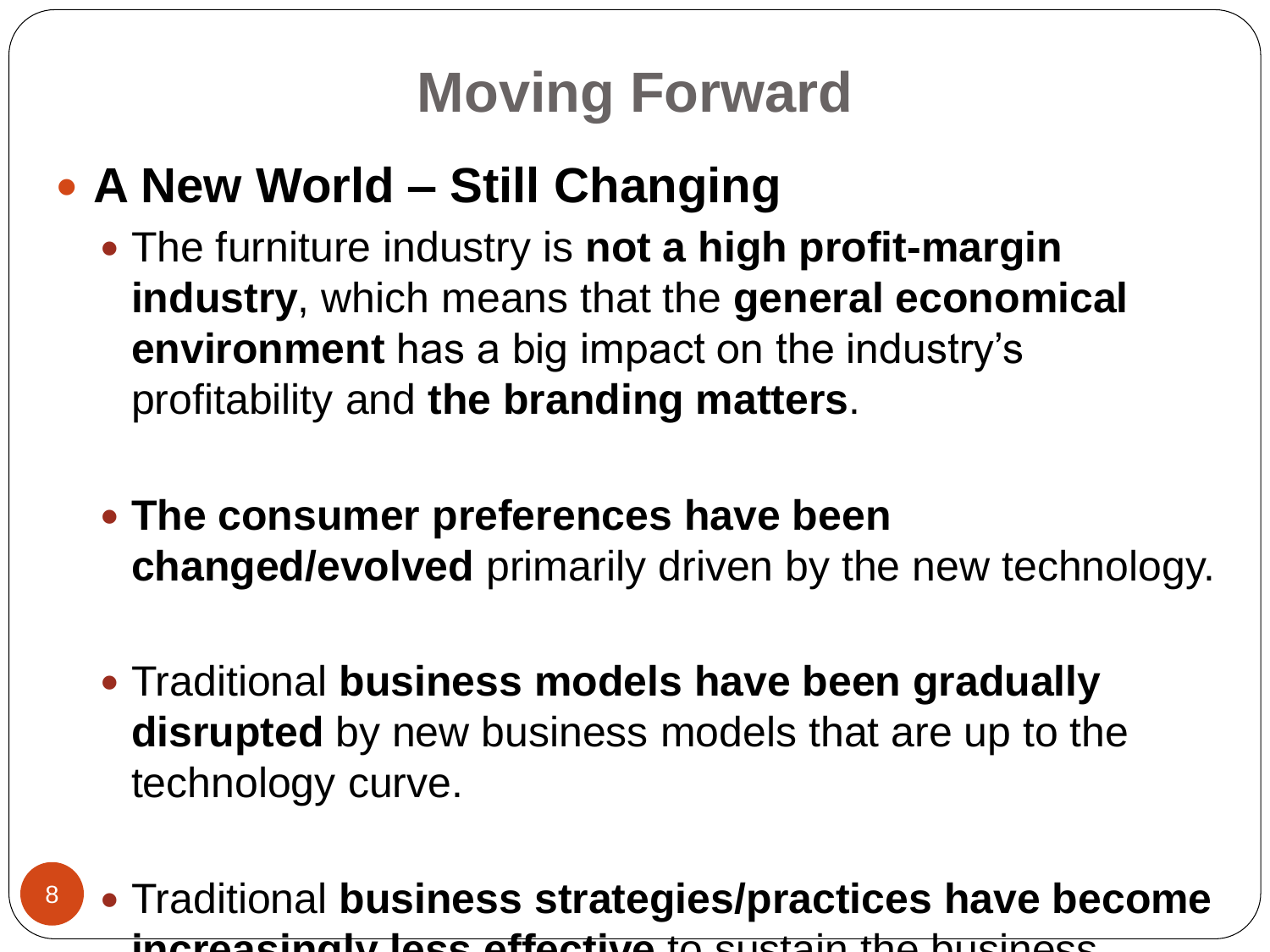# **Corporate Lifecycle**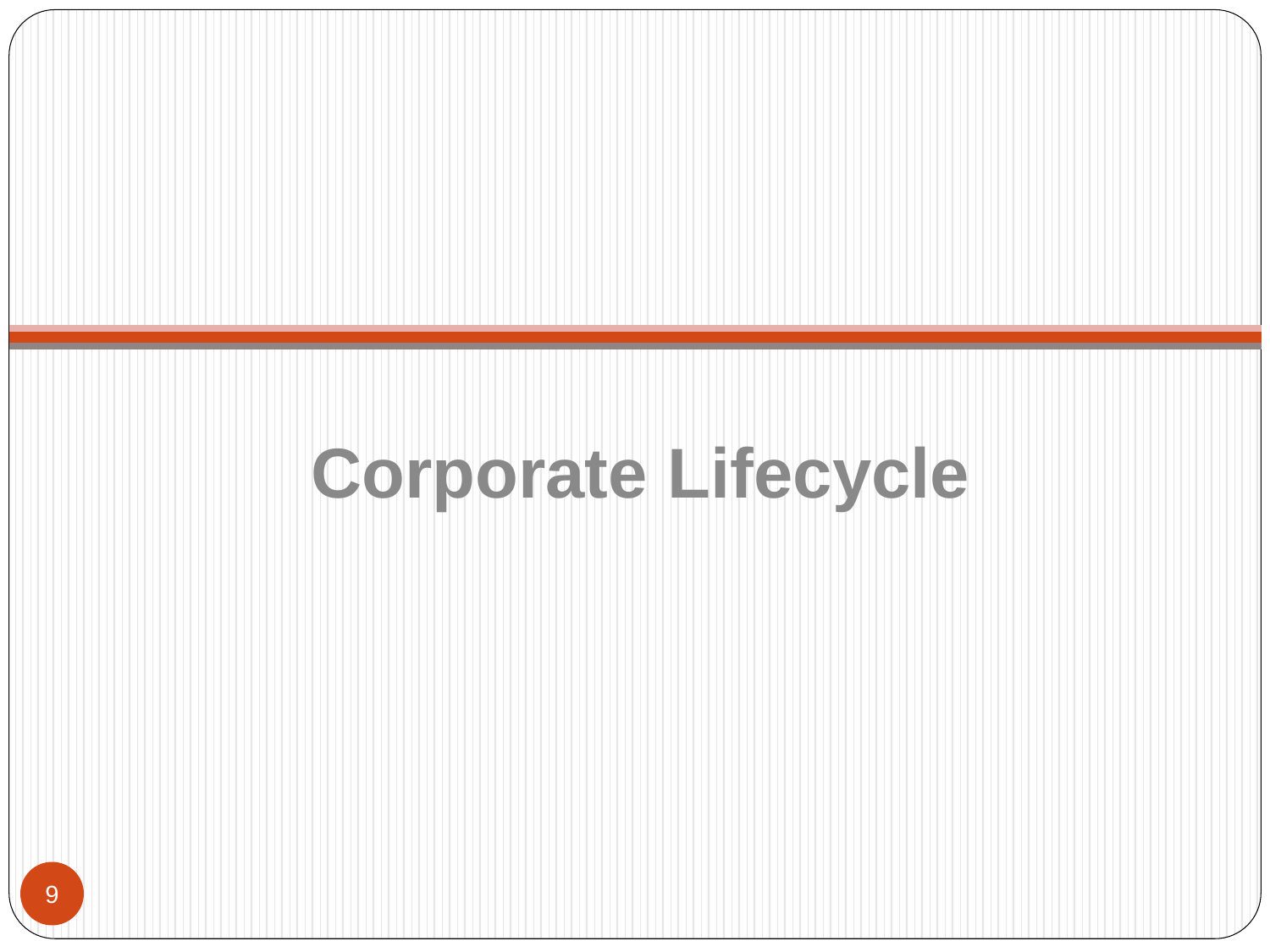### **Four Stages of Corporate Lifecycle**

#### **Four stages:**

Development, Growth, Maturity and Decline

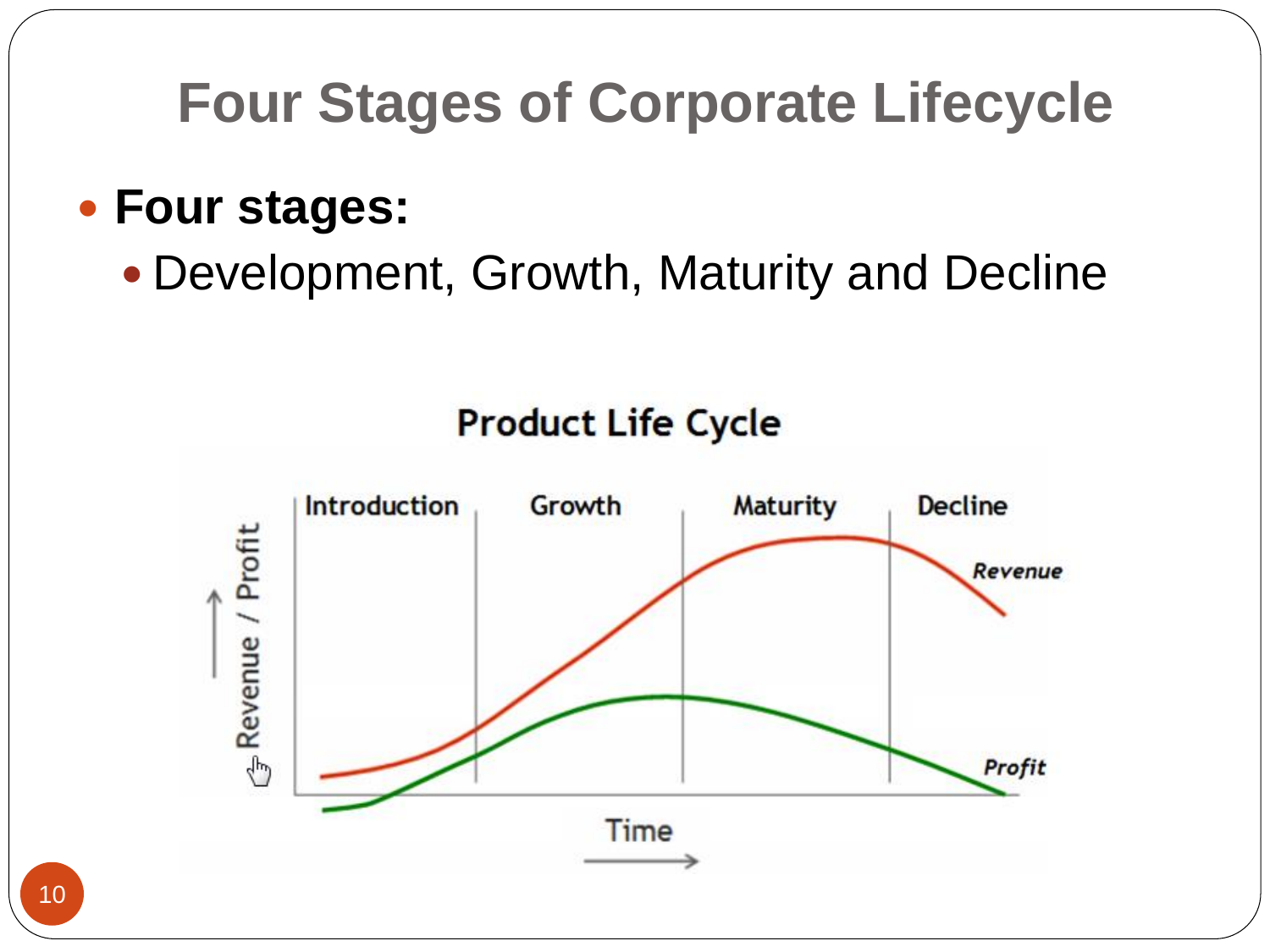### **Stage Characteristics**

| <b>Stage</b>       | Develop.        | <b>Growth</b> | <b>Maturity</b> | <b>Decline</b> |  |
|--------------------|-----------------|---------------|-----------------|----------------|--|
| <b>Sales</b>       | Low             | Fast          | <b>Slow</b>     | <b>Decline</b> |  |
| <b>Profits</b>     | <b>Volatile</b> | Peak          | <b>Decrease</b> | Low or<br>none |  |
| Cashflow           | <b>Negative</b> | Some          | High            | Low            |  |
| R&D                | Large           | Some          | Low             | <b>None</b>    |  |
| Investment         | <b>Big</b>      | <b>Some</b>   | Down            | <b>Retreat</b> |  |
| <b>Competitors</b> | Few             | <b>Some</b>   | <b>Many</b>     | Some           |  |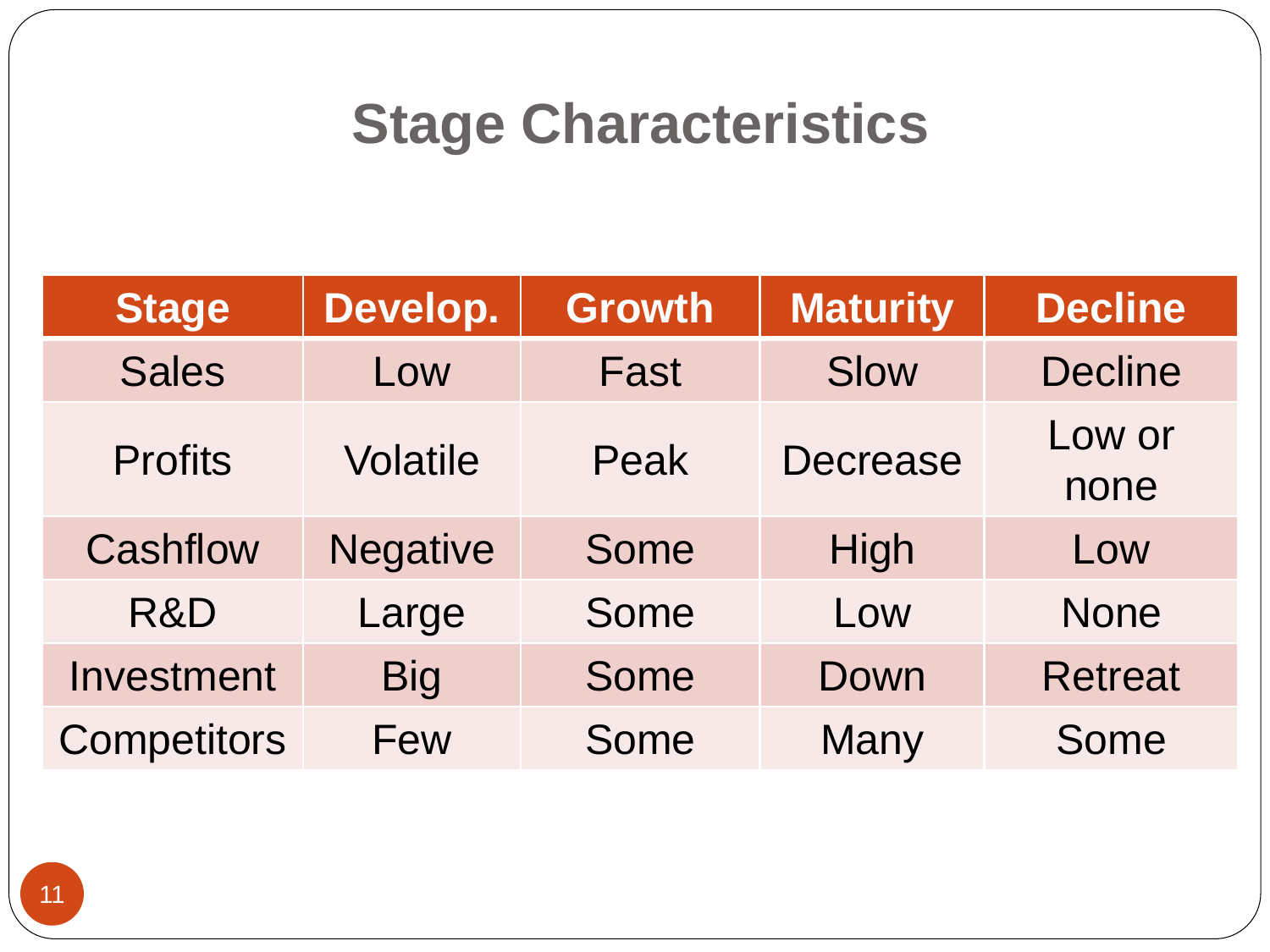### **Innovation**

 **Innovation is the only way to break the cycle and get a new life!** 



Effort / Time

- **Three levels of innovation**
	- **Products & Services, Operations and New**
- <sup>12</sup> **Business Model**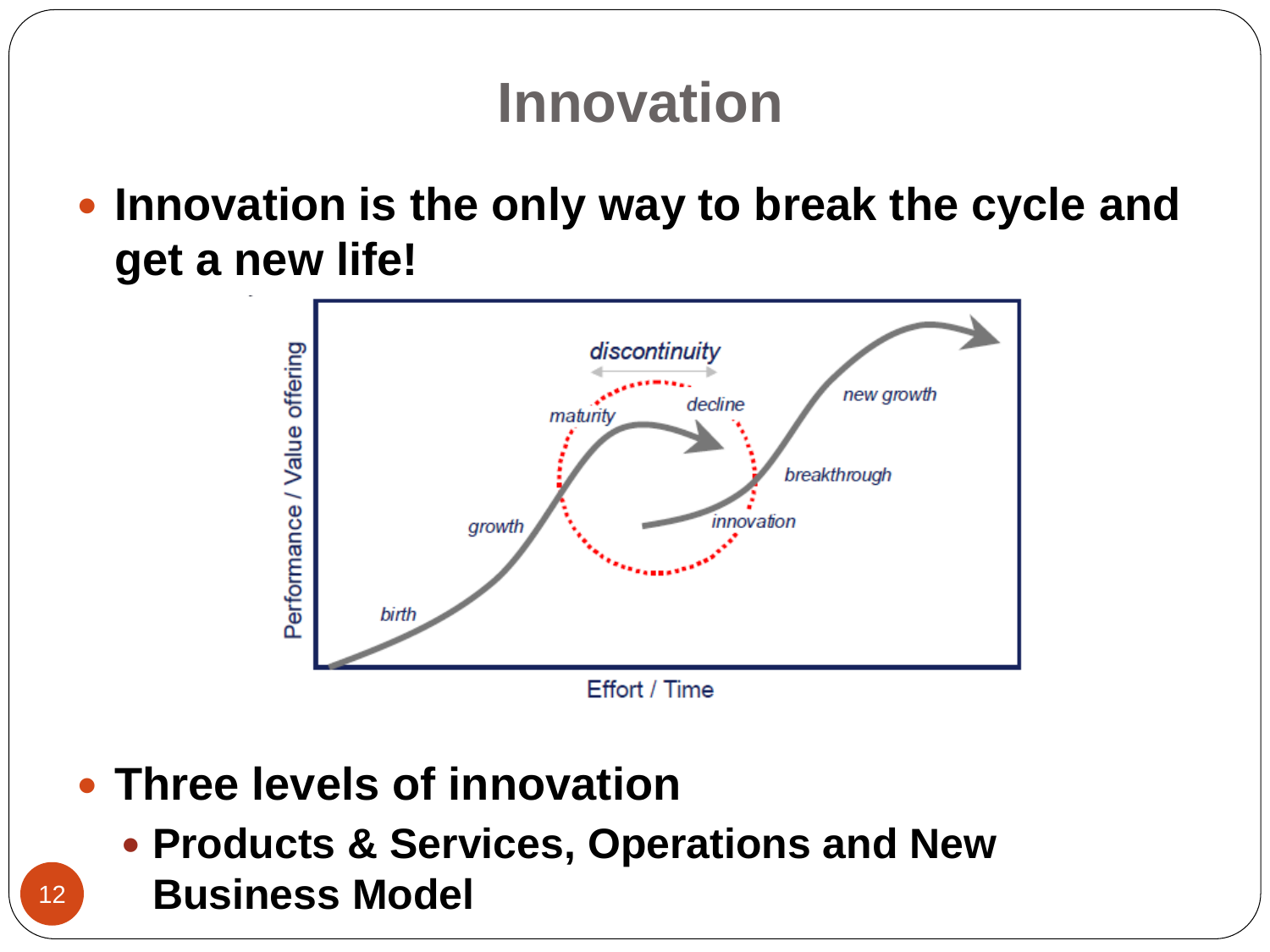### **Innovation & Talent**

 **Innovation dilemma: leadership, critical talent, etc.**<br>The Corporate Lifecycle and The Four Work Types

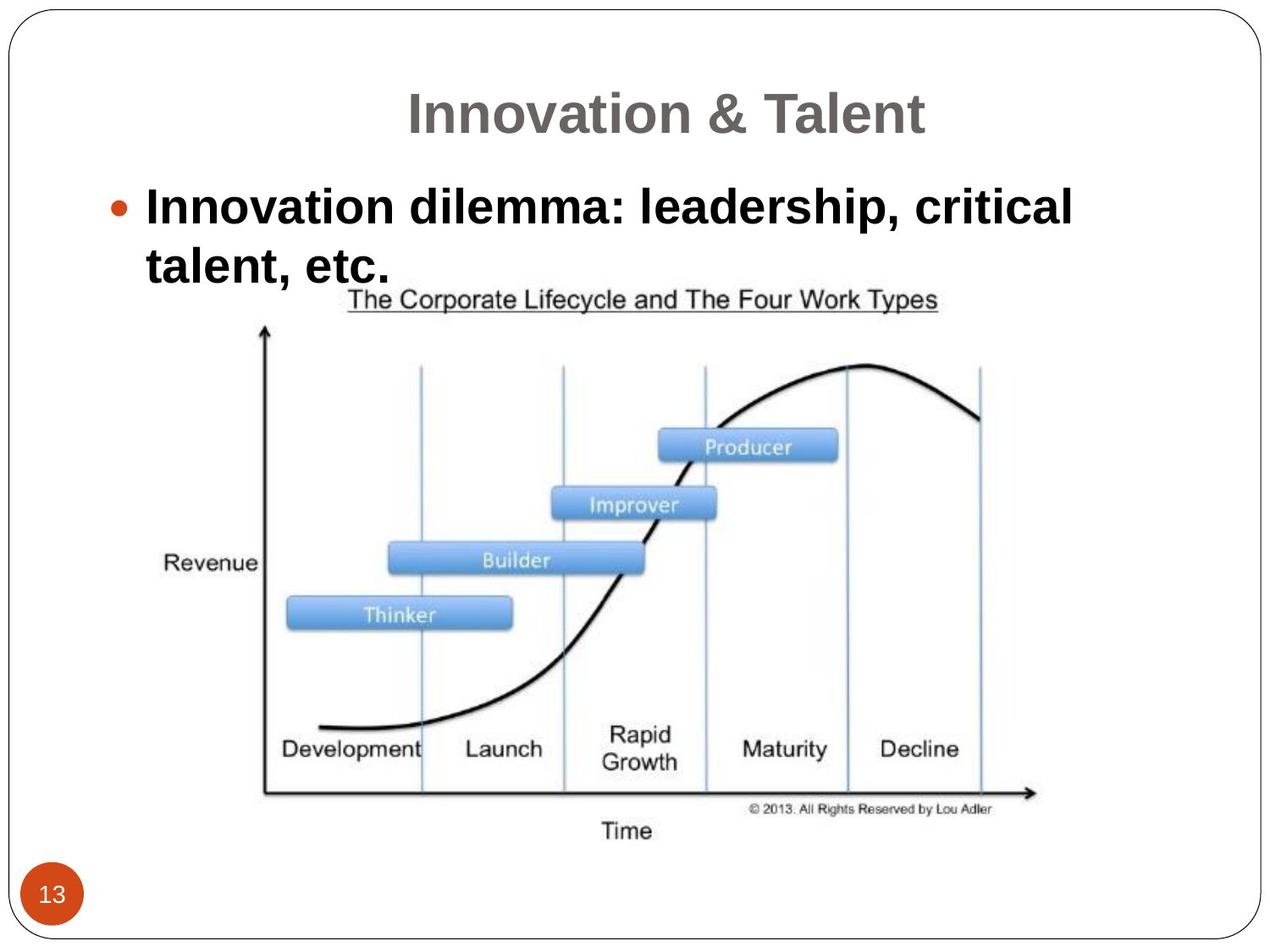# **Value Chain Analysis & Eco-System**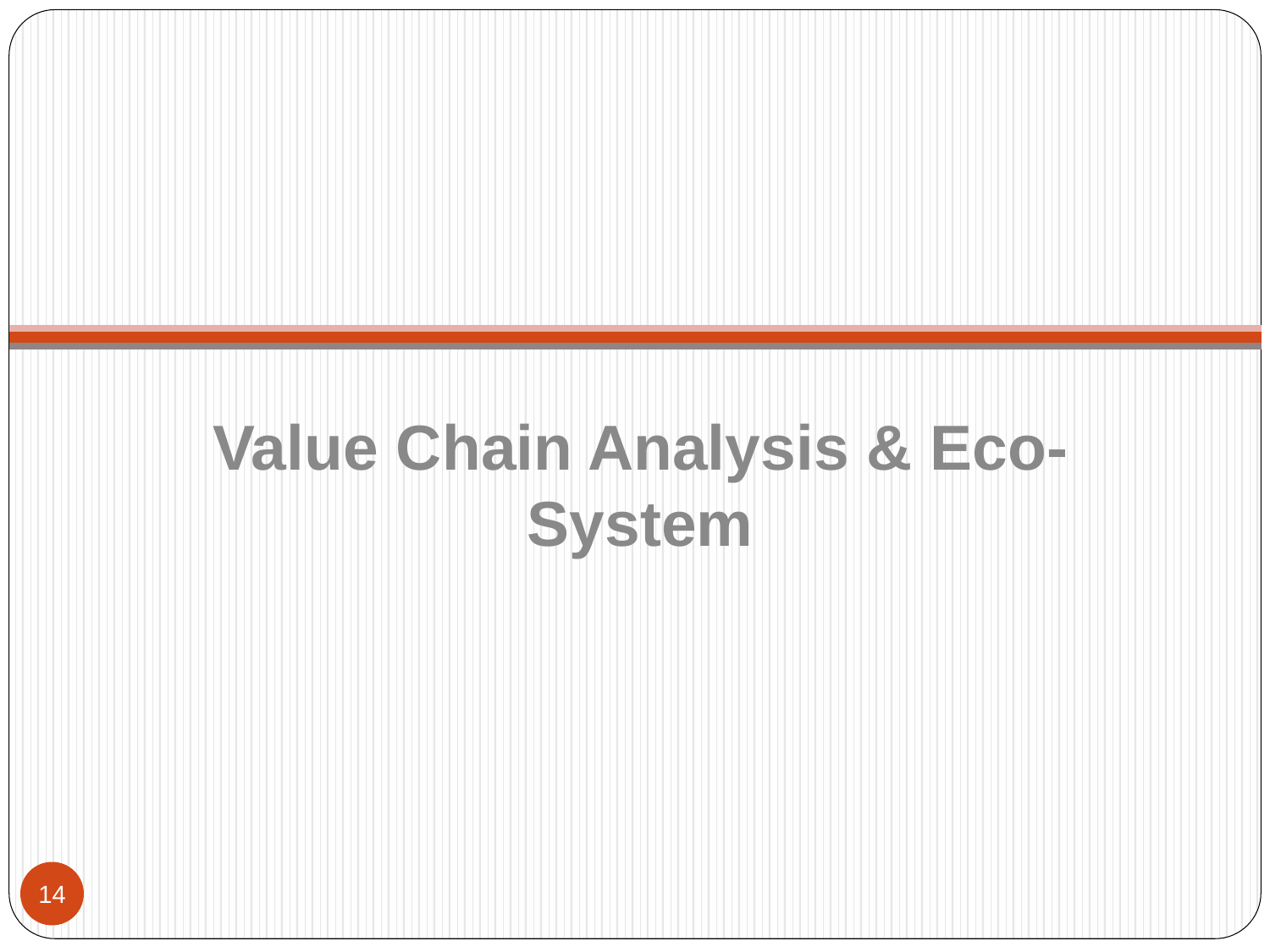### **Value Chain Analysis**

- The concept of Value-Chain analysis is introduced by Michael Porter (1985), who divides activities of the firm into two categories: PRIMARY ACTIVITIES and SUPPORT ACTIVITIES.
	- PRIMARY ACTIVITIES are necessary elements for producing the products and offering services,
	- SUPPORT ACTIVITIES assist businesses to become successful in the marketplace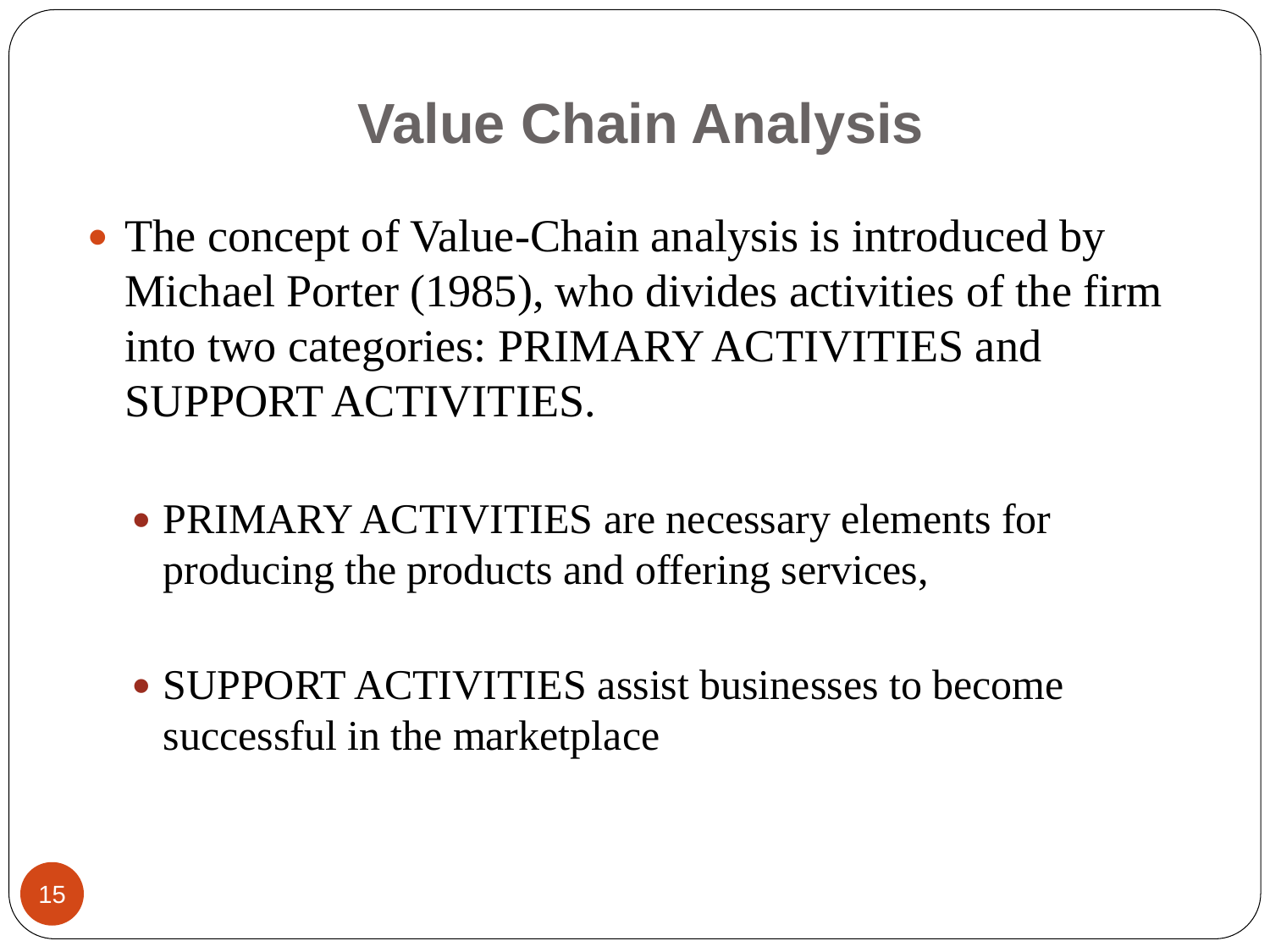## **Primary Activities & Support Activities**

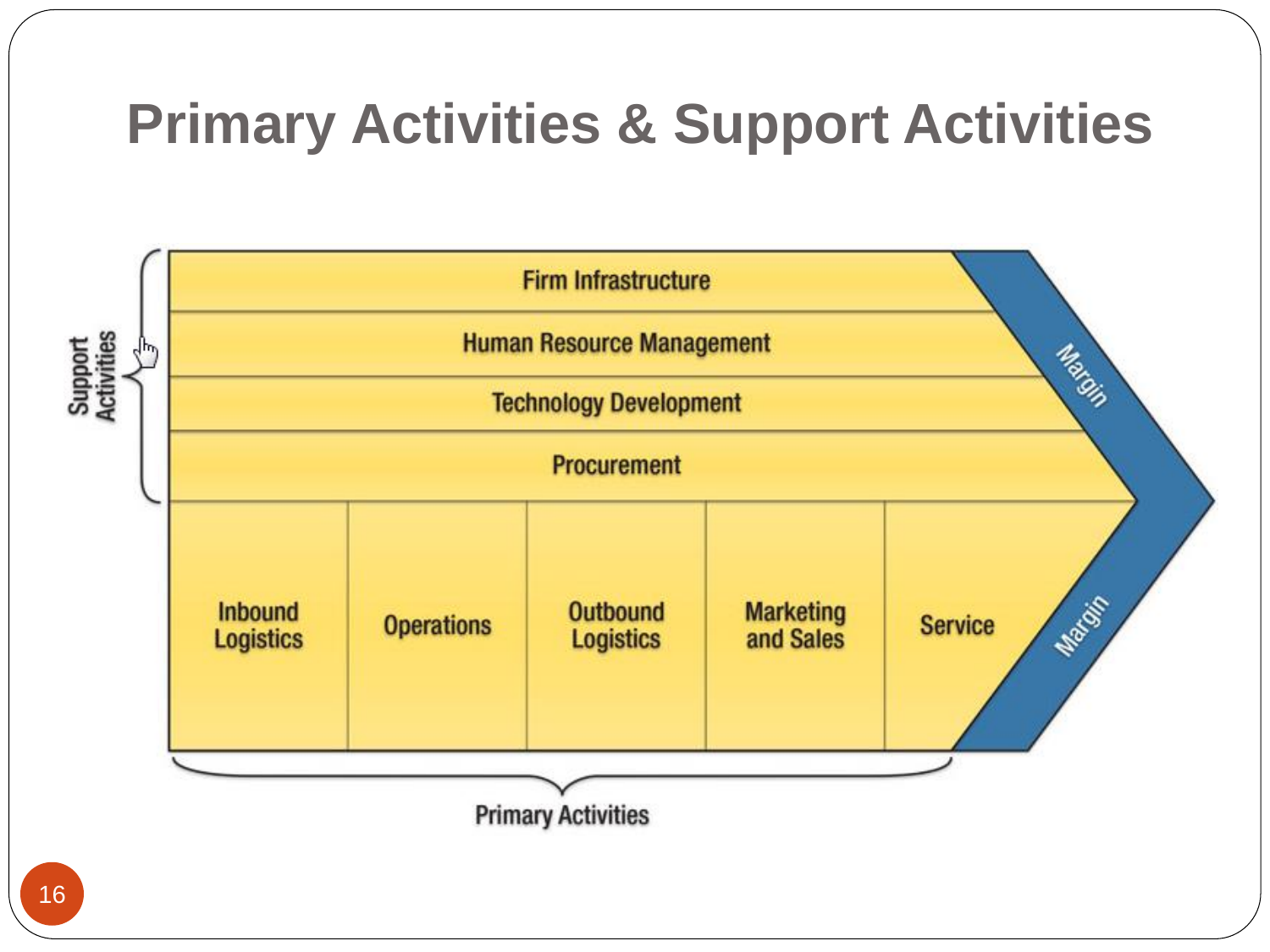## **Competitive Advantage & Core Competences**

- A **competitive advantage** may be achieved by reconfiguring the value chain to provide **lower cost** or **better differentiation** or **niche**
- Value-chain analysis provides a framework for developing **core competences** of the firm and identifying the **key activities** in which it can pursue **a competitive advantage**.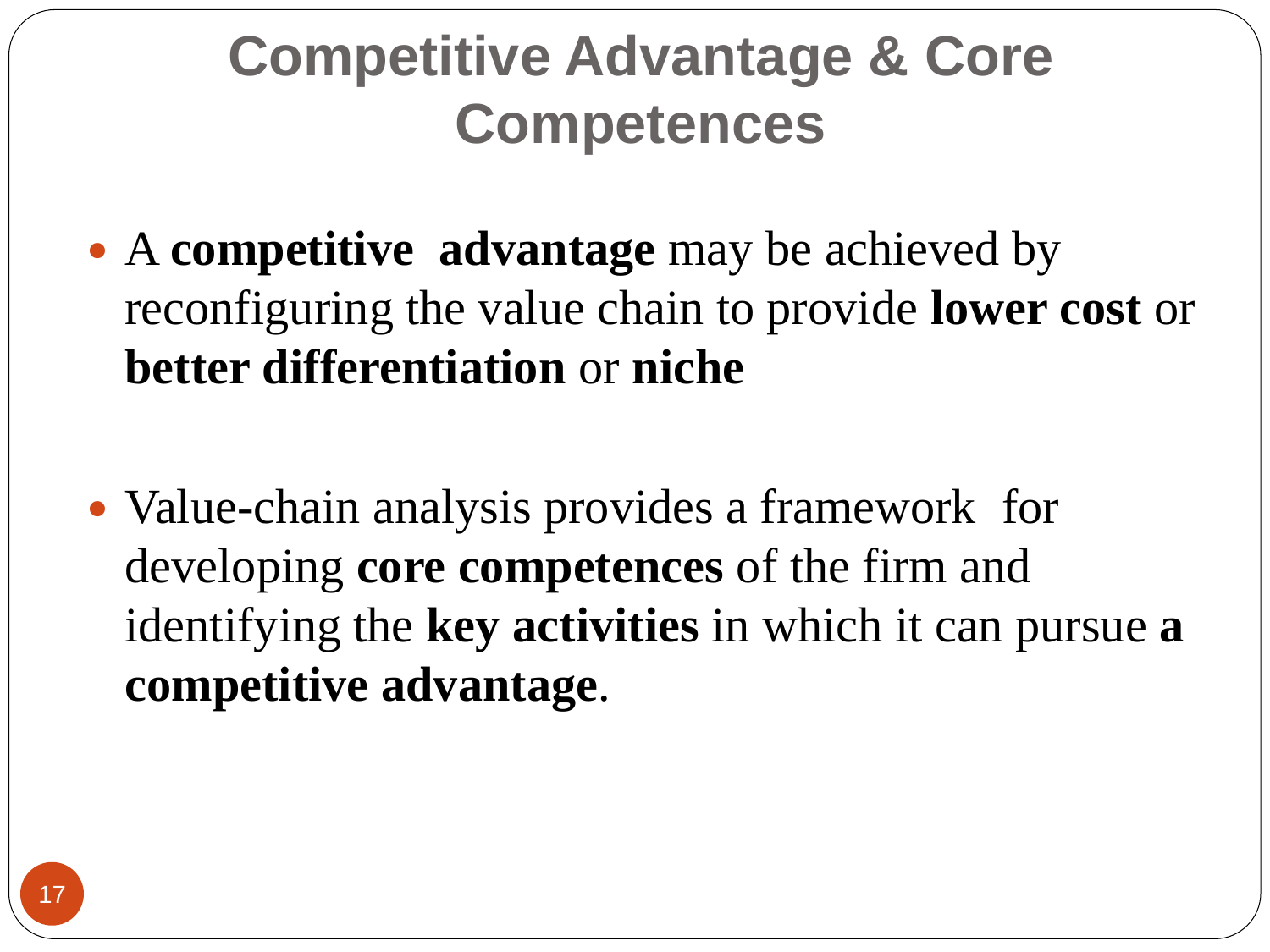## **Value Chain Analysis – Illustration for IKEA**

| <b>PRIMARY</b><br><b>ACTIVITY</b>   | <b>IMPLEMENTATION BY IKEA</b>                                                                                                                                                                                    |
|-------------------------------------|------------------------------------------------------------------------------------------------------------------------------------------------------------------------------------------------------------------|
| <b>Inbound</b><br><b>Logistics</b>  | Distribution of products to the stores from 42 distribution<br>$\bullet$<br>centres.<br>10,000 item product line manufactured by over 1,000<br>$\bullet$<br>suppliers.                                           |
| <b>Operation</b><br>S               | Operations in more than 40 countries, 208 companies<br>$\bullet$<br>operated stores in 26 countries while remaining stores<br>operated by franchisees<br>IKEA does not manufacture its own products<br>$\bullet$ |
| <b>Outbound</b><br><b>Logistics</b> | Preferred method for customer to transport their products<br>$\bullet$<br>themselves                                                                                                                             |
| <b>Marketing</b><br>and Sales       | Targeted at families with lower income, students and<br>$\bullet$<br>singles<br>Low prices<br>$\bullet$<br><b>Family-friendly store environment</b><br>$\bullet$                                                 |
|                                     | Information provided through catalogues and displays.<br>$\bullet$<br>Self-help service                                                                                                                          |

18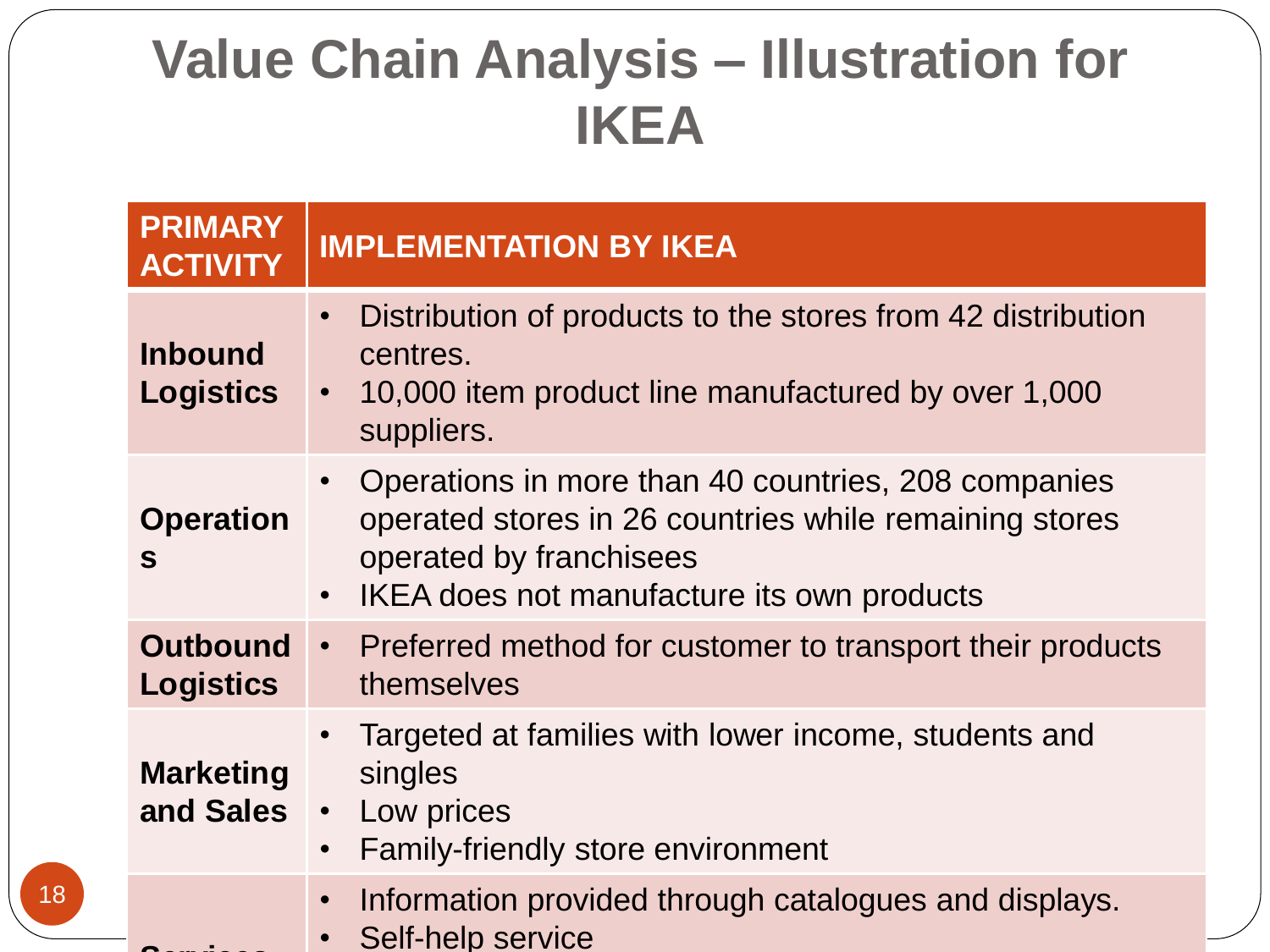## **Value Chain Analysis – Illustration for IKEA**

| <b>SUPPORT</b><br><b>ACTIVITY</b>        | <b>IMPLEMENTATION BY IKEA</b>                                                                                                                                                                    |  |  |
|------------------------------------------|--------------------------------------------------------------------------------------------------------------------------------------------------------------------------------------------------|--|--|
| <b>Firm</b><br><b>Infrastructur</b><br>e | Hierarchical organizational structure.<br>Large scale stores in size.                                                                                                                            |  |  |
| <b>HRM</b>                               | High level of commitment to HR practices<br>Effective staff training and development programs<br>$\bullet$                                                                                       |  |  |
| <b>Technology</b><br><b>Developmen</b>   | Research and development activities initiated in<br>$\bullet$<br>Sweden.<br>Extensive use of information technologies in various<br>$\bullet$<br>business processes and research and development |  |  |
| <b>Procurement</b>                       | No need for raw materials as IKEA does not produce<br>$\bullet$<br>own brand products<br>IKEA uses the districted and the pretrategy as<br>a competitive advantage.                              |  |  |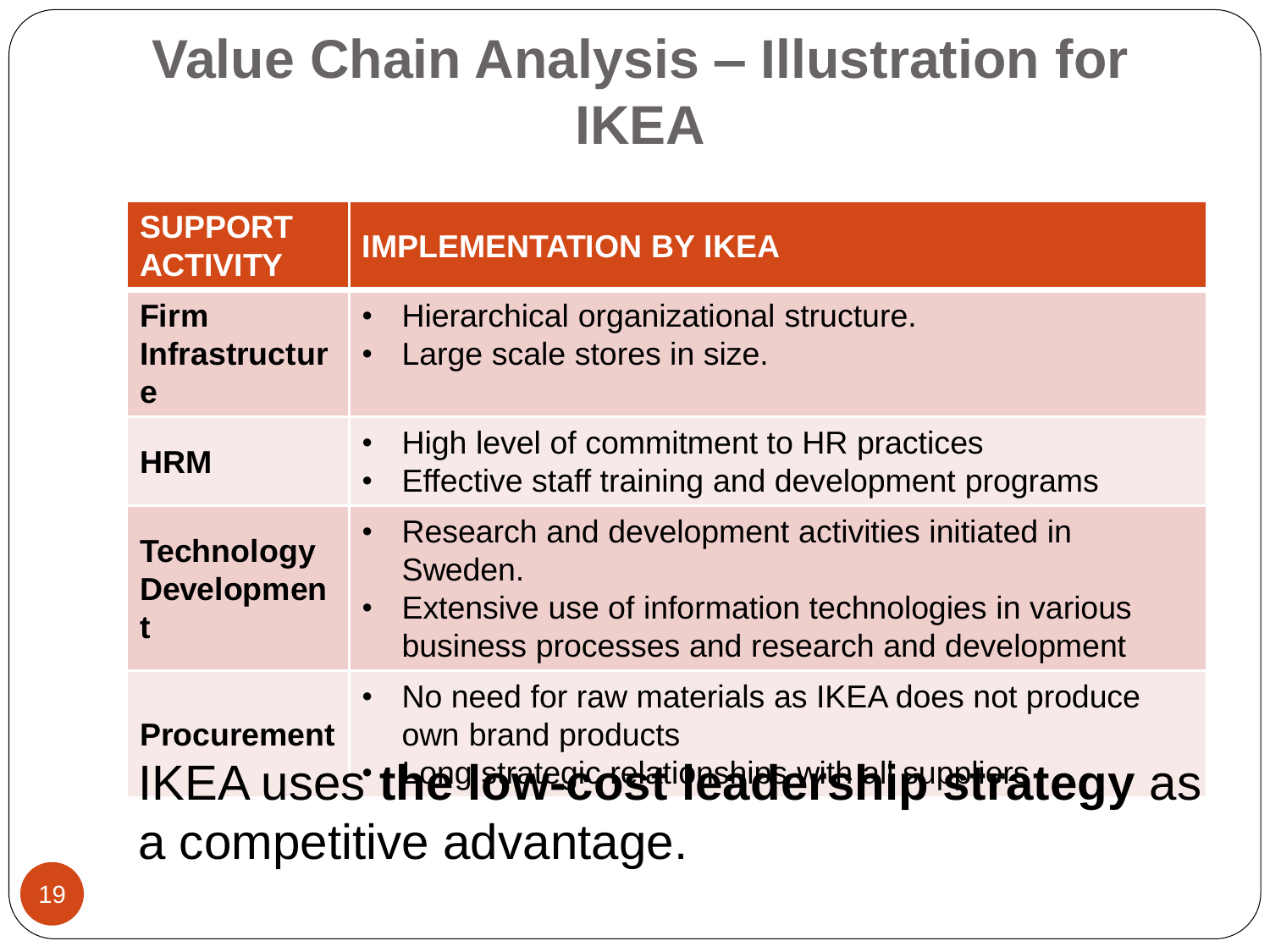## **Value Chain System**

#### **Value Chain System (Eco-System)**

- In most industries, it is rather unusual that a single company performs all activities from product design, production of components, and final assembly to delivery to the final user by itself.
- Most often, **organizations are elements of a value system or supply chain**.
- Hence, value chain analysis should cover the whole value system in which the organization operates.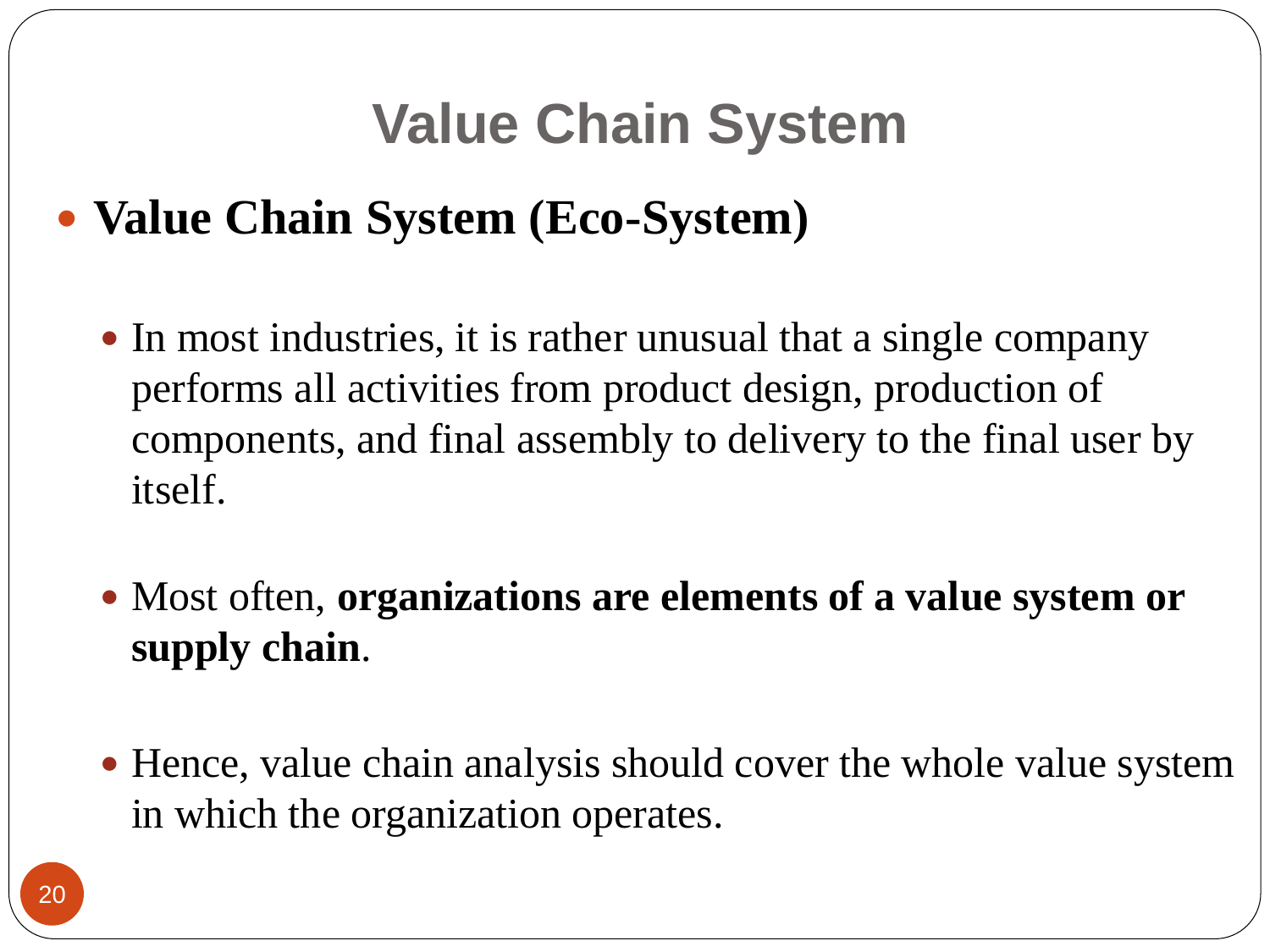### **The Eco-System**

#### **Value Chain System (Eco-System)**



**You want to be part of an eco-system that is flourishing so that you have a great growth** 

**potential.**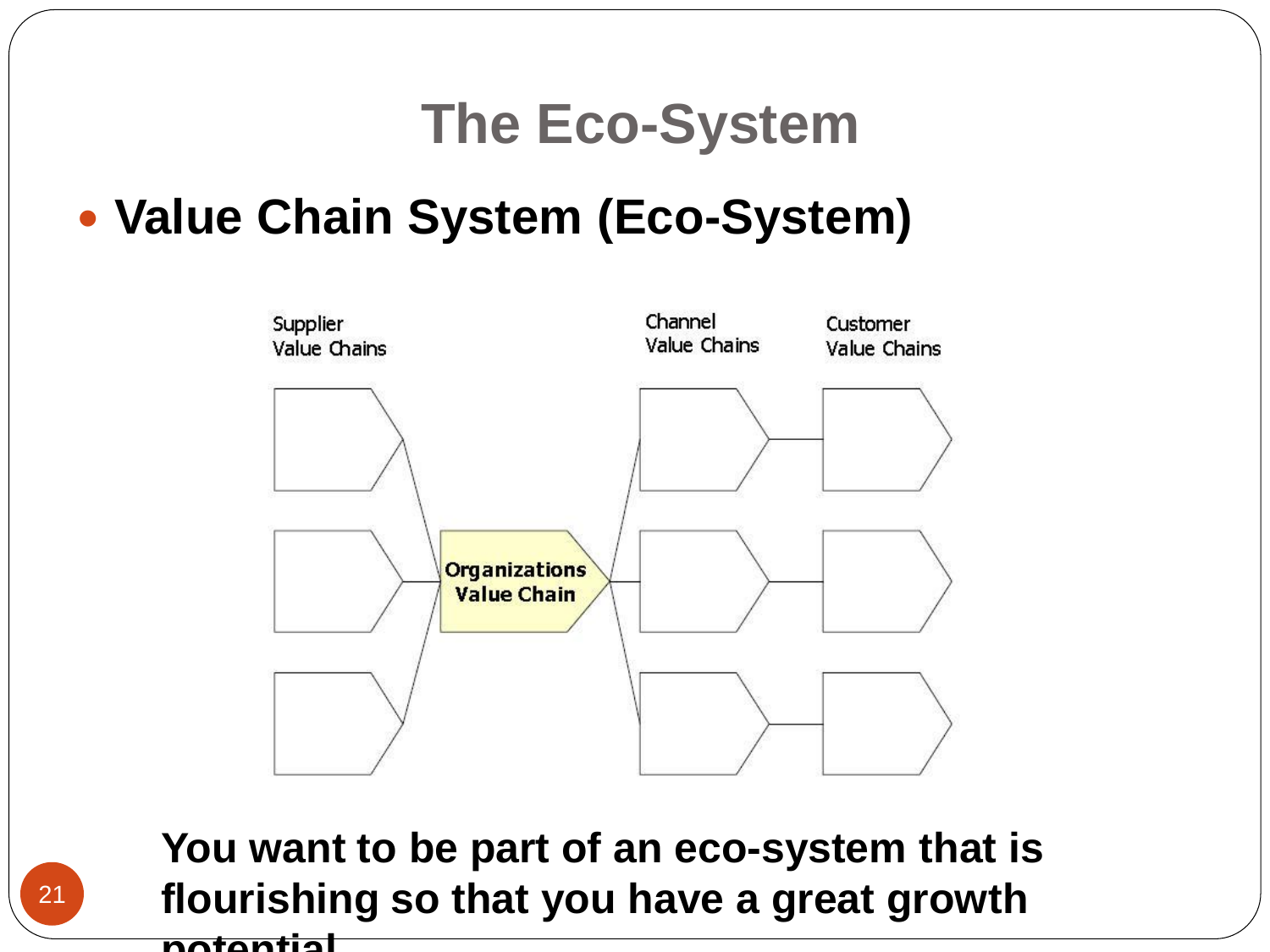# **E-Commerce Supply Chain**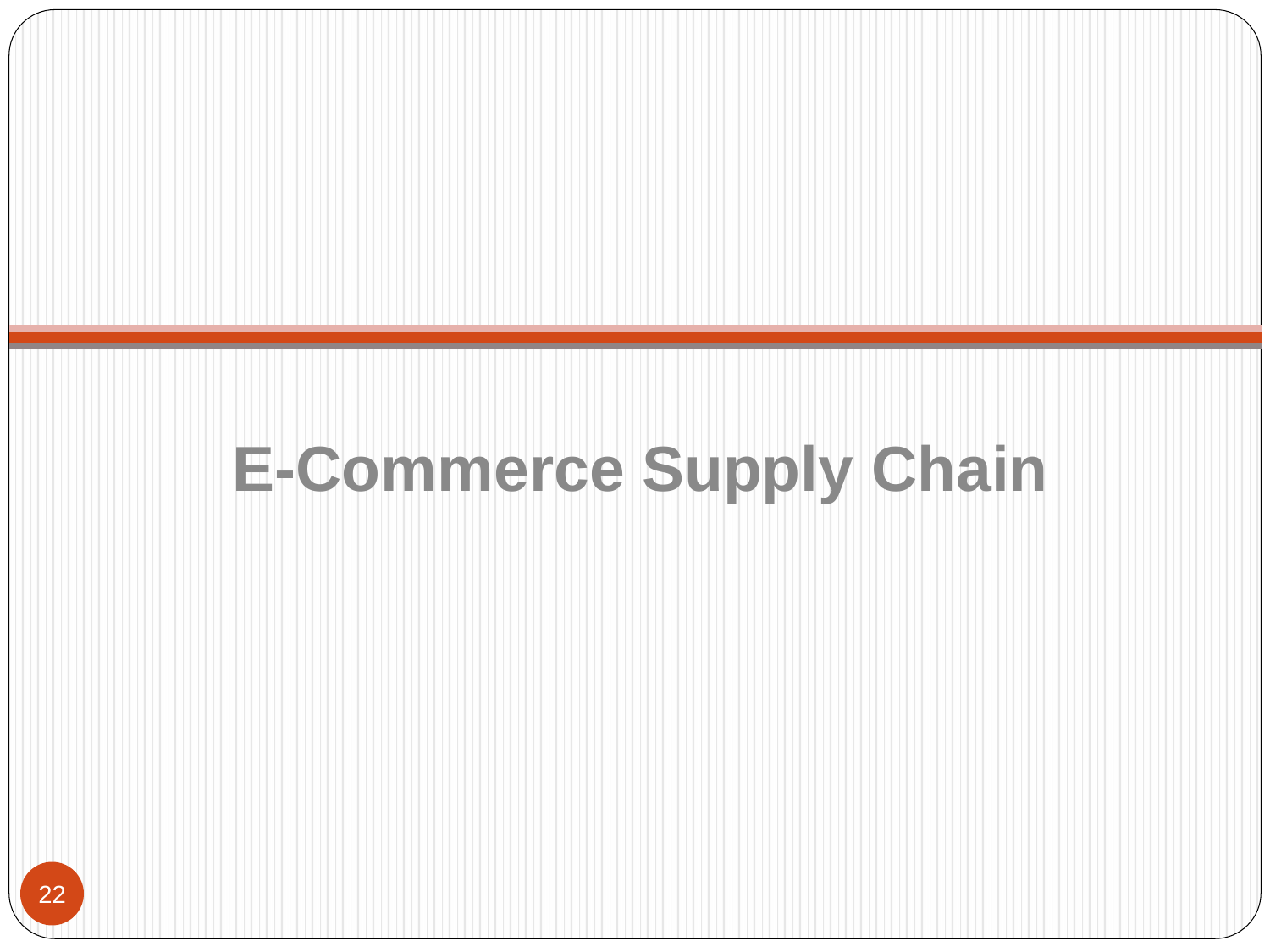## **Supply Chain for e-Commerce**

- A supply chain is the network of activities that deliver a product/service to the customer
	- Sourcing (purchasing) of raw materials, parts, goods for sales, or service inventories
	- Order entry

23

- Operations planning
- Transportation process (manufacturing or services)
- Quality management
- Logistics: Transportation (traffic) & Distribution (delivering the product)
- E-Commerce companies have traditionally engaged independent service providers to be part of their supply chain management.
	- This is no longer the prevailing wisdom.
- Global e-commerce giants, e.g., Alibaba, Amazon, Jingdong, etc., are creating new industrial eco-systems that are fully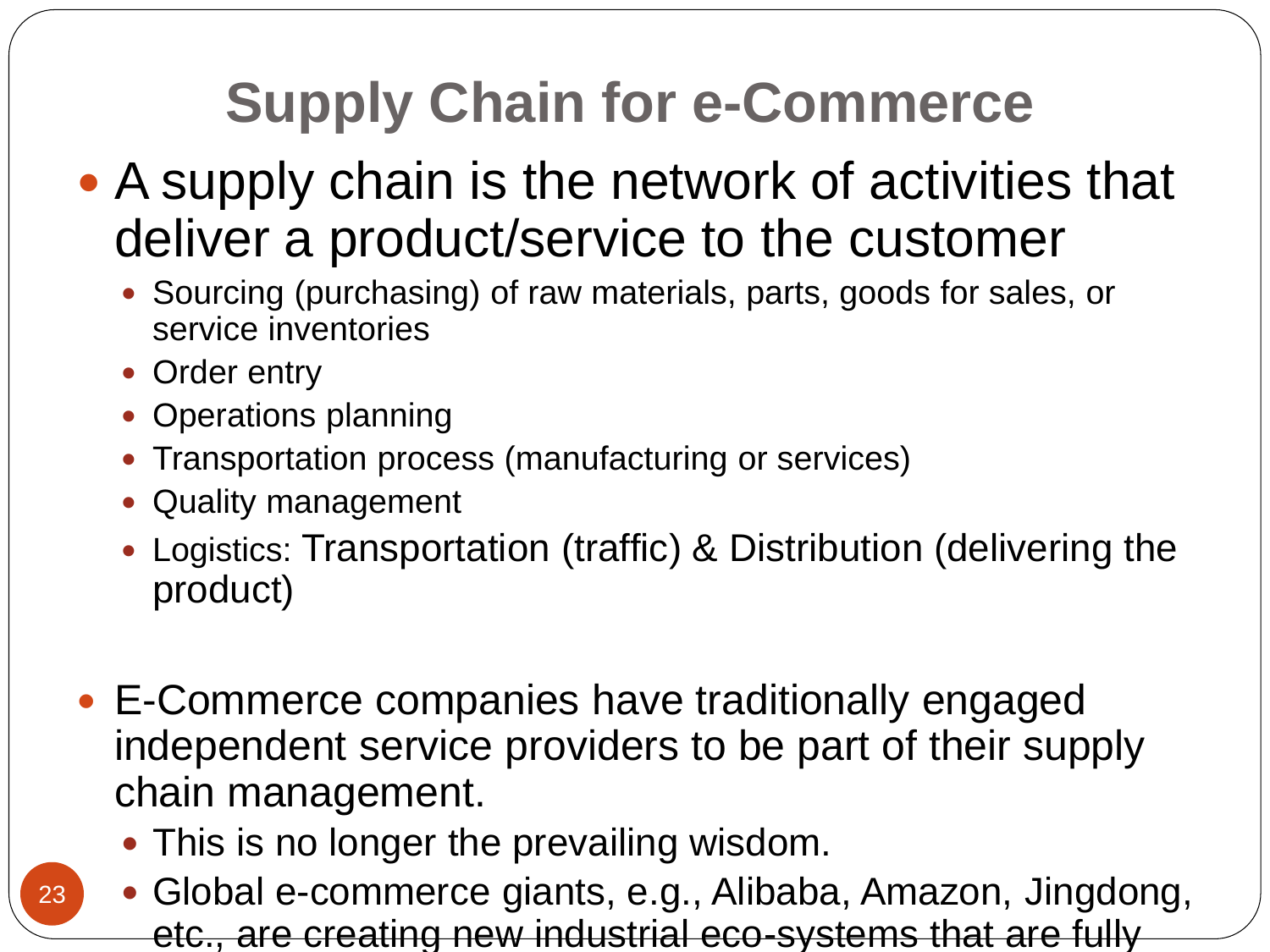# **Case 1: Amazon The Largest e-Commerce Firm**

- **Value Proposition & Competitive Edge**:
	- **Price**:
		- Can you beat Amazon on price? For most, that's hard to do.

### **Selection**:

• Can you offer more selection? As with price, it is increasingly hard to do given that Amazon stocks deep and works with partners that carry what it does not carry.

### **Experience**:

- Can you beat them on experience? Amazon is the creator of such type of retailing.
- **Convenience**: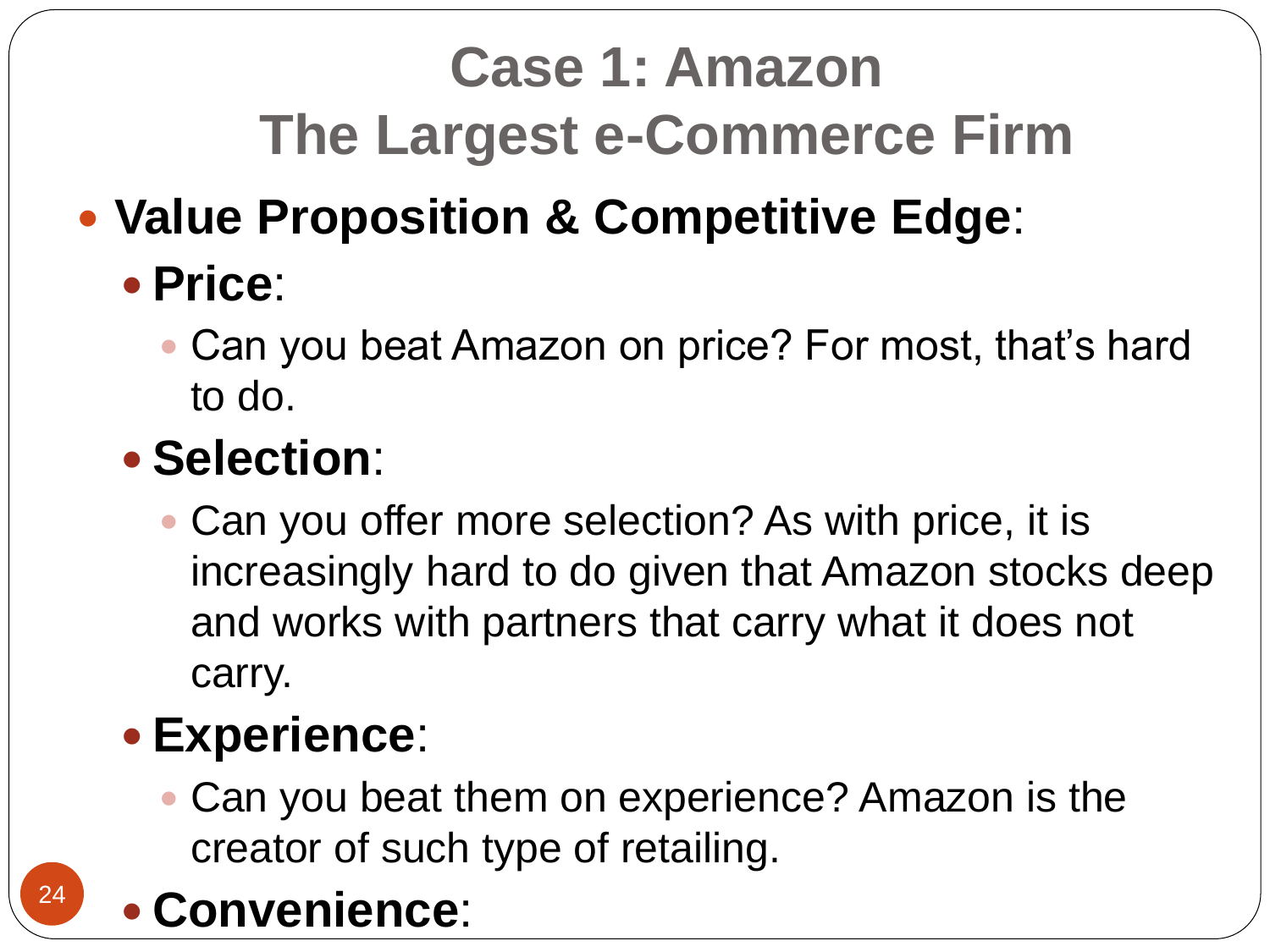## **Case 1: Amazon It is a Logistics Company**

- Since its inception in 1995, Amazon has focused on the **logistics of distribution as central to the online retail experience**.
- In 2015, **Amazon topped Gartner Inc.'s top 25 Supply Chains**, beating MacDonald and Unilever to head the field. It did so due to its constant innovation and a consumer-centric approach.
- **Amazon is increasingly becoming a logistics company**, as it facilitates the storage and the sale of goods from third party vendors.

#### Amazon's **supply chain process is simple, but effective**. The contract of the contract of the contract of the contract of the contract of the contract of the contract of the contract of the contract of the contract of the contract of the contract of the contract of t

25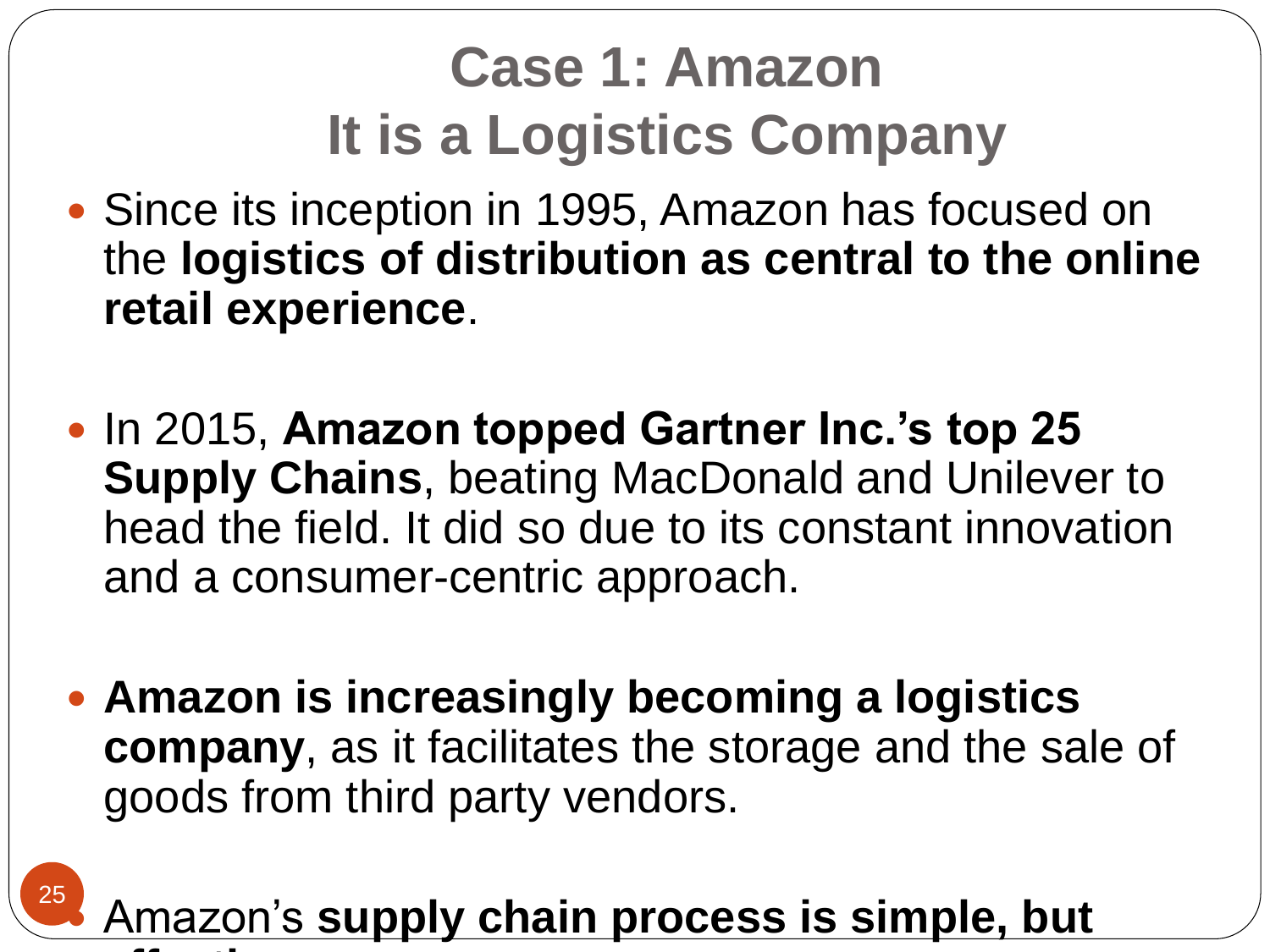### **Case 1: Amazon Global Supply Chain & Retailing Ambition**

**February 21, 2016** 

#### **Amazon's \$400 Billion Opportunity To Disrupt the Global Supply Chain with one click international shipping**

amazon, china, economic impact, future, gdp, world

#### $f$  in  $8+$   $3+$

Amazon is considering creating its own fleet of air freight shippers to compete head-to-head with UPS, FedEx, and the USPS. A new report suggests that Amazon's logistics ambitions could be even grander than anyone realized.



**So what is the key message?** 

**Spencer Soper** spencersoper

26

f y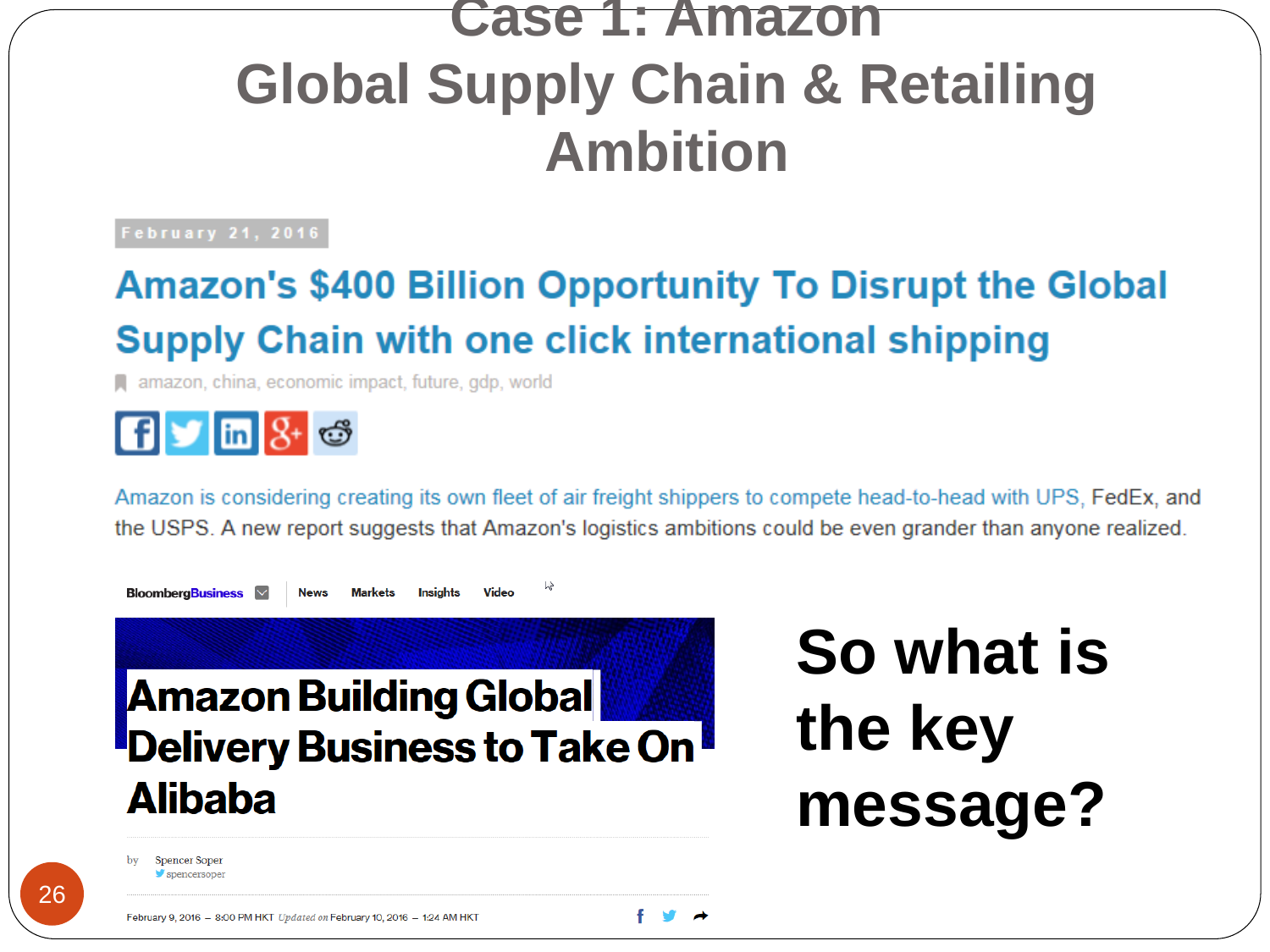# **Case 2:** 京东 **(jd.com) Disrupting the Whole Retail Industry**

- Value Proposition & Competitive Advantage
	- 多 (Vast Selection)
	- 快(Fast Delivery)
	- 好 (Quality Guarantee)
	- 省 (Low Price)
- Incredible Growth
	- From 360M (in RMB) in 2007 to 260B (in RBM) in 2014, in just 7 years!



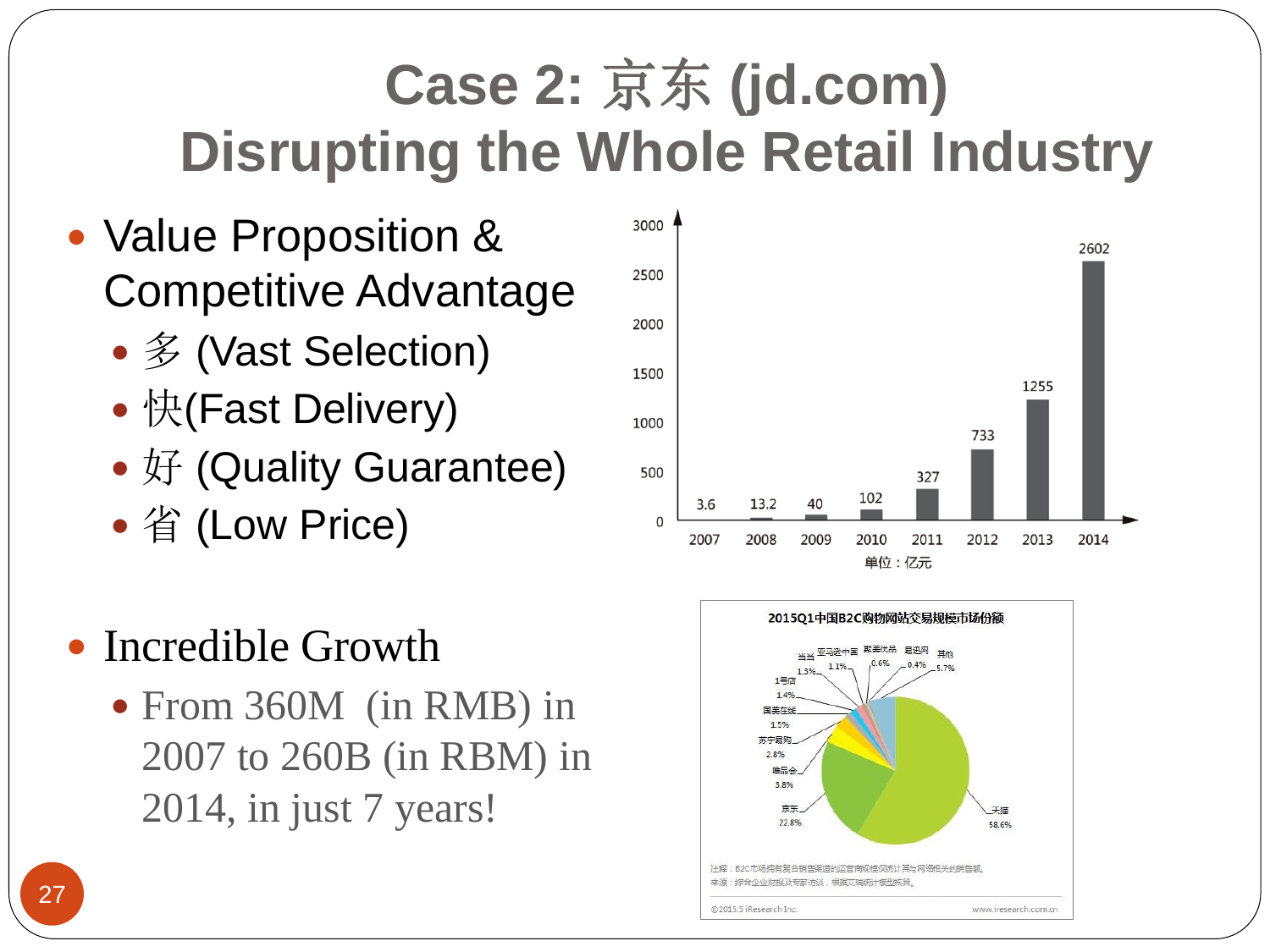### **Case 2:** 京东 **(jd.com) JD is an Fully Integrated Logistics Company**

- JD is a vertically integrated O2O e-commerce giant.
- Invest heavily in supply chain and logistics (to be **part of firm infrastructure**)
	- 7 mega distribution centres (DCs)
	- 166 warehouses in 44 cities
	- 4142 service locations
	- Its own dedicated express delivery unit
- Massive Corporate IT Backbone
	- Daily processing of over 30 million orders, still growing
	- Seamless integration with suppliers
- Alibaba's vision is different: partnership-based 物流宝
	- Still struggling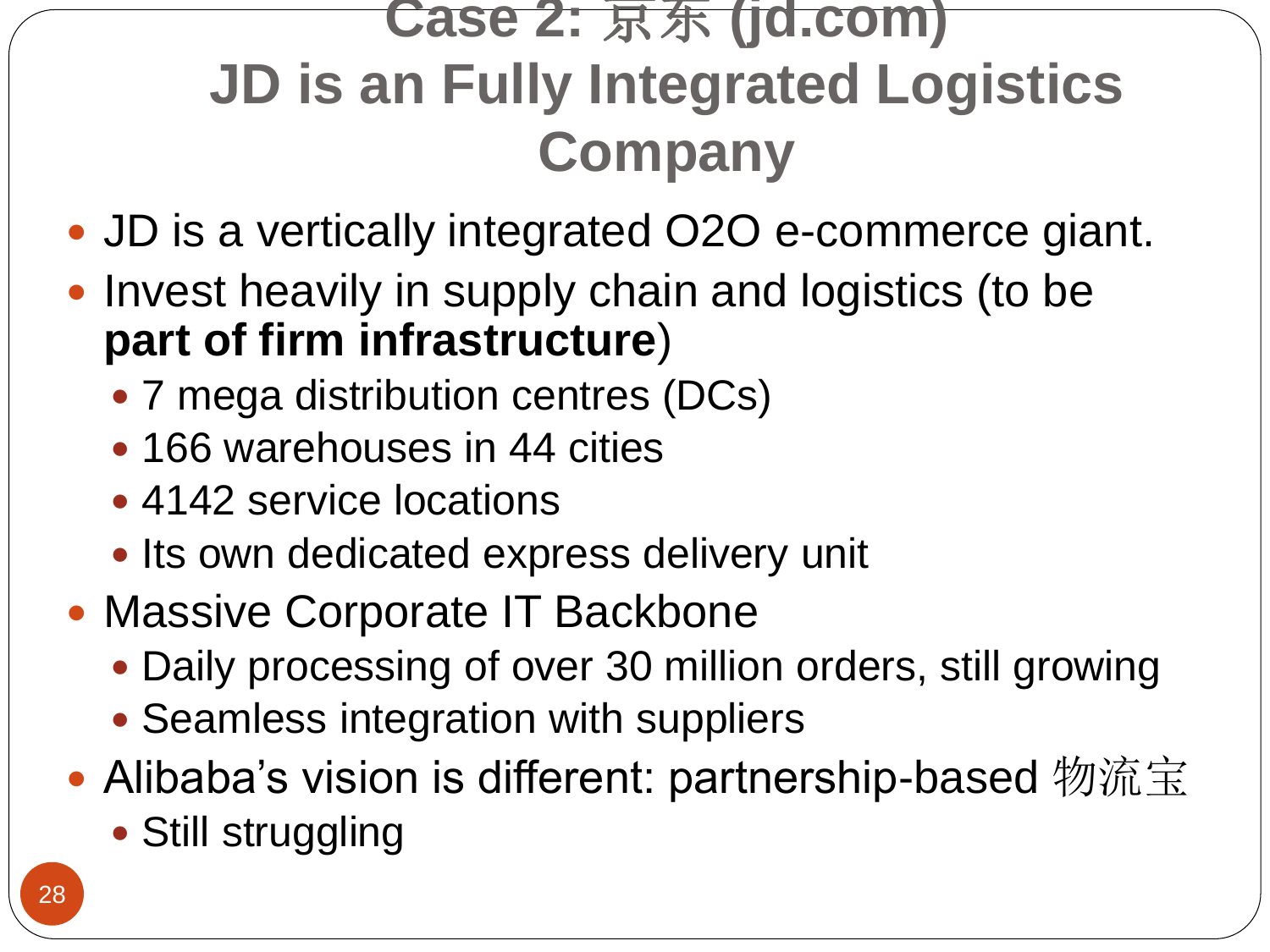## **Case 3:** 尚品宅配 **(homekoo.com) Leader in Furniture Customization**

- Established in 2004, Shangpin was a software company that provided services to home-builders.
- In 2009, the company launched the portal homekoo.com, which is a platform for furniture customization, by implementing a flexible supply chain concept:
	- Designing (over 10,000 designers)
	- Centralized order processing
	- Distributed production allocation
	- Consolidation and packaging
	- Delivery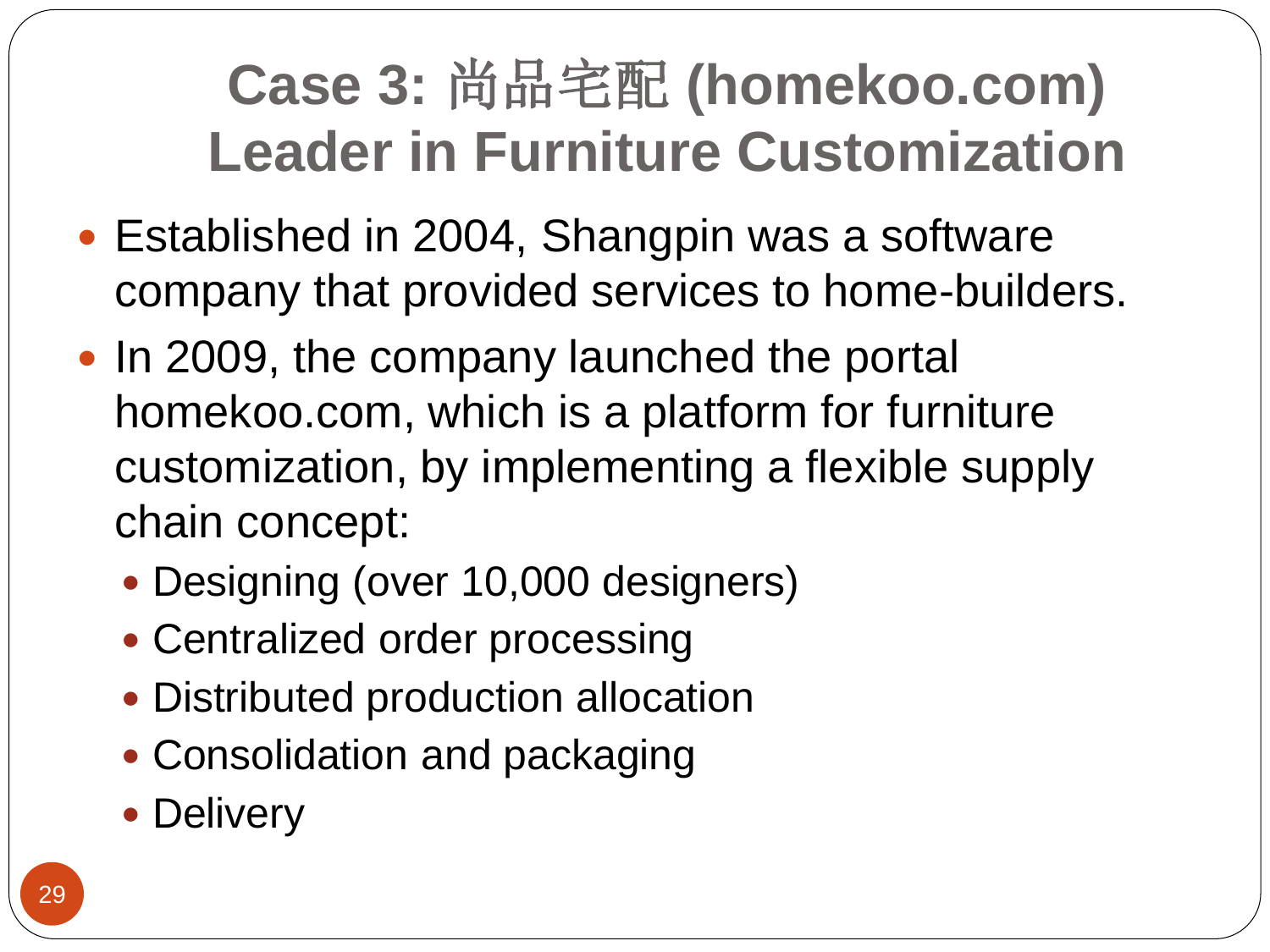# **Case 3:** 尚品宅配 **(homekoo.com) Supply Chain & Logistics**

- The success of this innovative C2B + O2O ecommerce company is critically depending on its supply chain management and logistics support!
	- Furniture logistics and the last-mile issue are costly.
	- Physical presences in key locations, through stores and franchisers, are also necessary.
	- Managing customer expectation is a big challenge.
- Core technology:
	- Proprietary software
	- Big data a massive database of customized designs
	- Cloud computing capability products and designs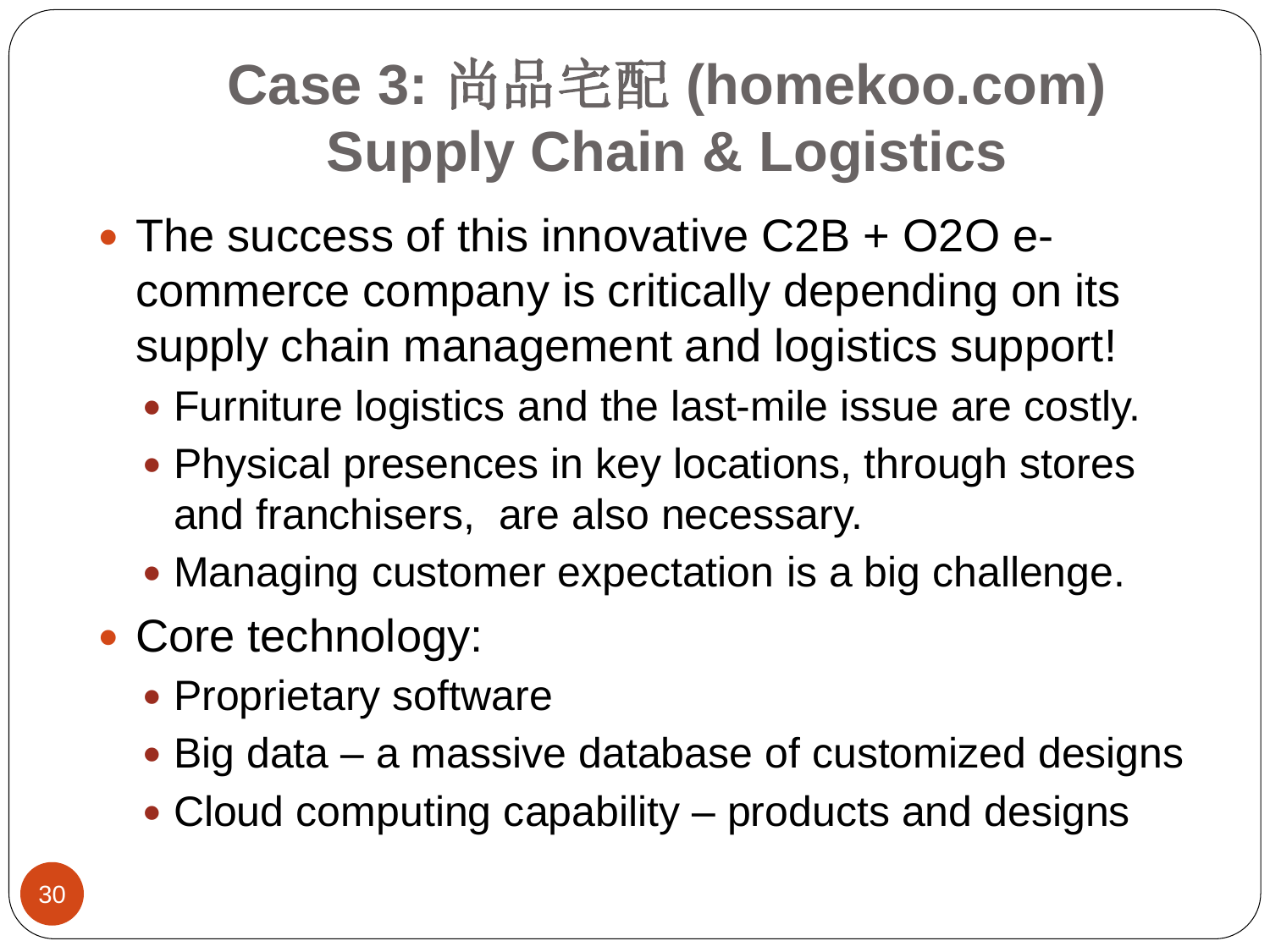## **Case 3:** 尚品宅配 **(homekoo.com) Profitability & Growth**

- In 2014, the revenue reached RMB1.912 billion, with a high gross margin of 50%.
	- But the net profit is only RMB130 million, due to high marketing cost (about 25%) and management cost (10- 12%).
	- This is a low margin industry!

31

- But the company has not become a disrupting force to the furniture industry yet.
	- There are many other business models that are still doing well.
	- The industry will need more innovations to more forward!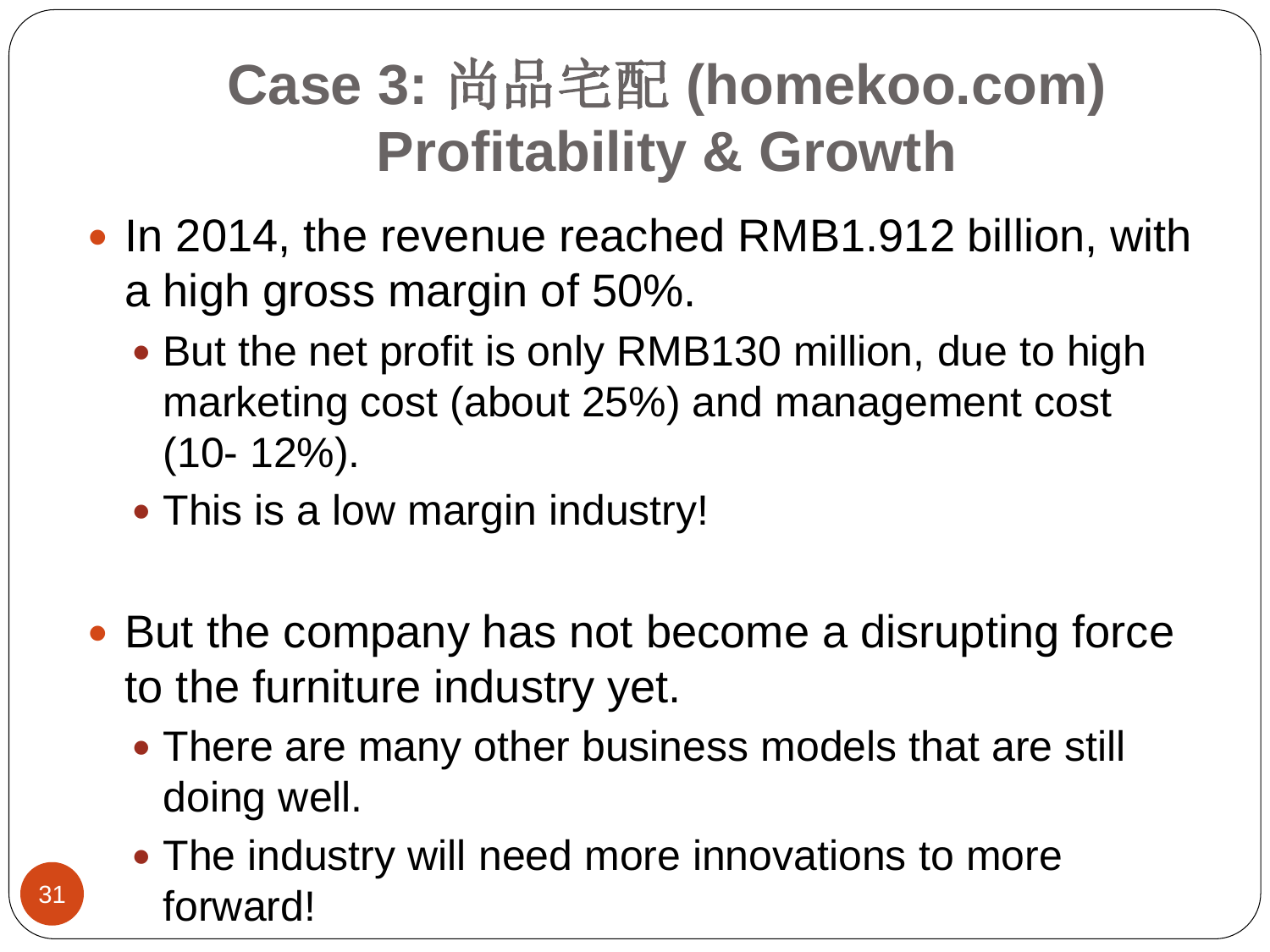# **Rethinking Your Business Model**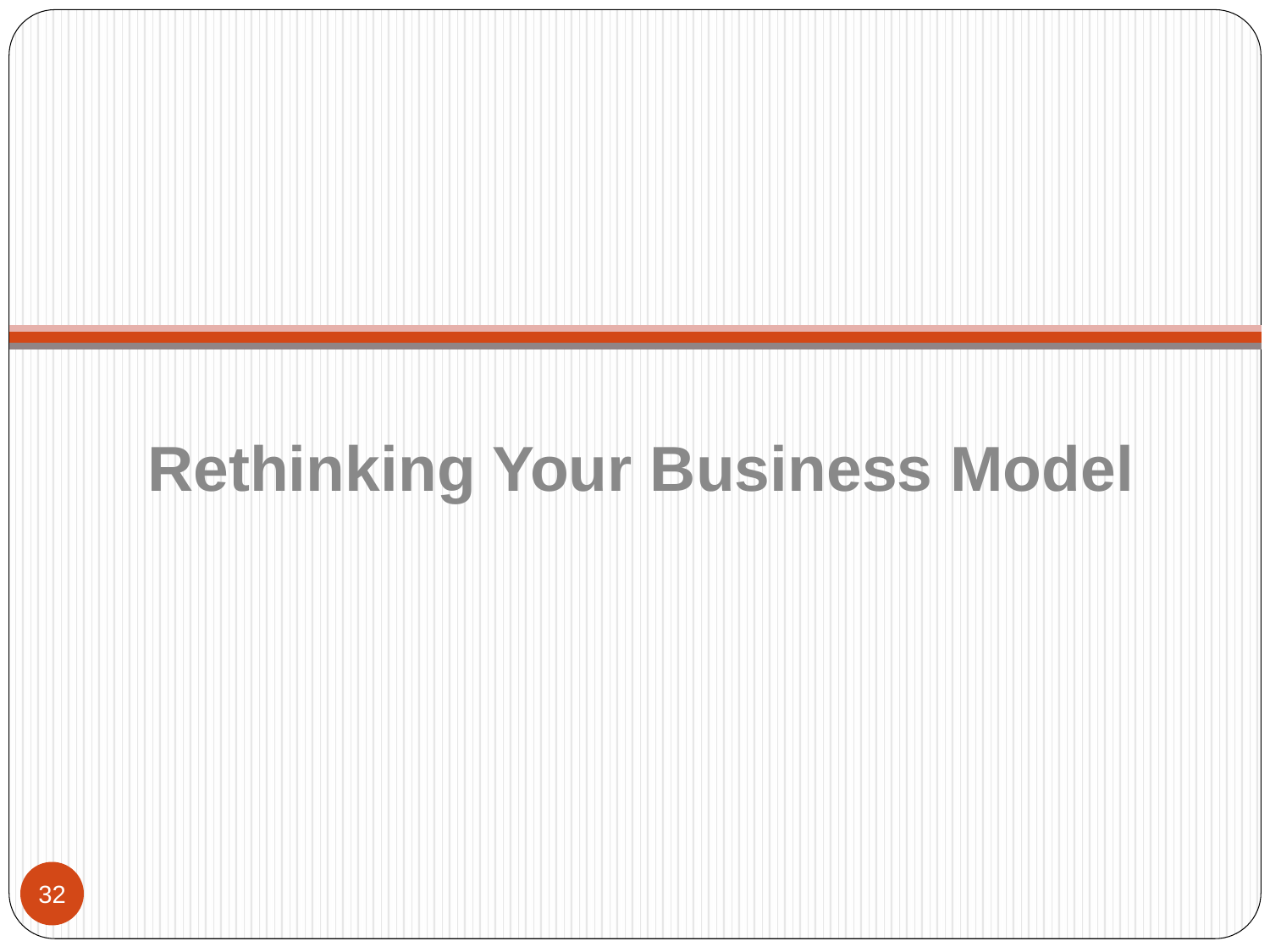## **Rethinking Your Business Model**

- Traditional approach to your business has become increasingly irrelevant in this fast changing world.
- Falling behind the technological curve, the furniture industry must embrace the new technology.
- The industry must have a better understanding on the customer preferences: new marketing, new branding, new servicing, etc.
- A new world requires a new thinking:
	- You are either disrupting yourself, or else you will be disrupted by others
	- The disrupting forces are likely coming from other industries and the surviving players will become part of a new eco-system.
- 33 The Answer is to **rethink your business model** by asking some hard questions.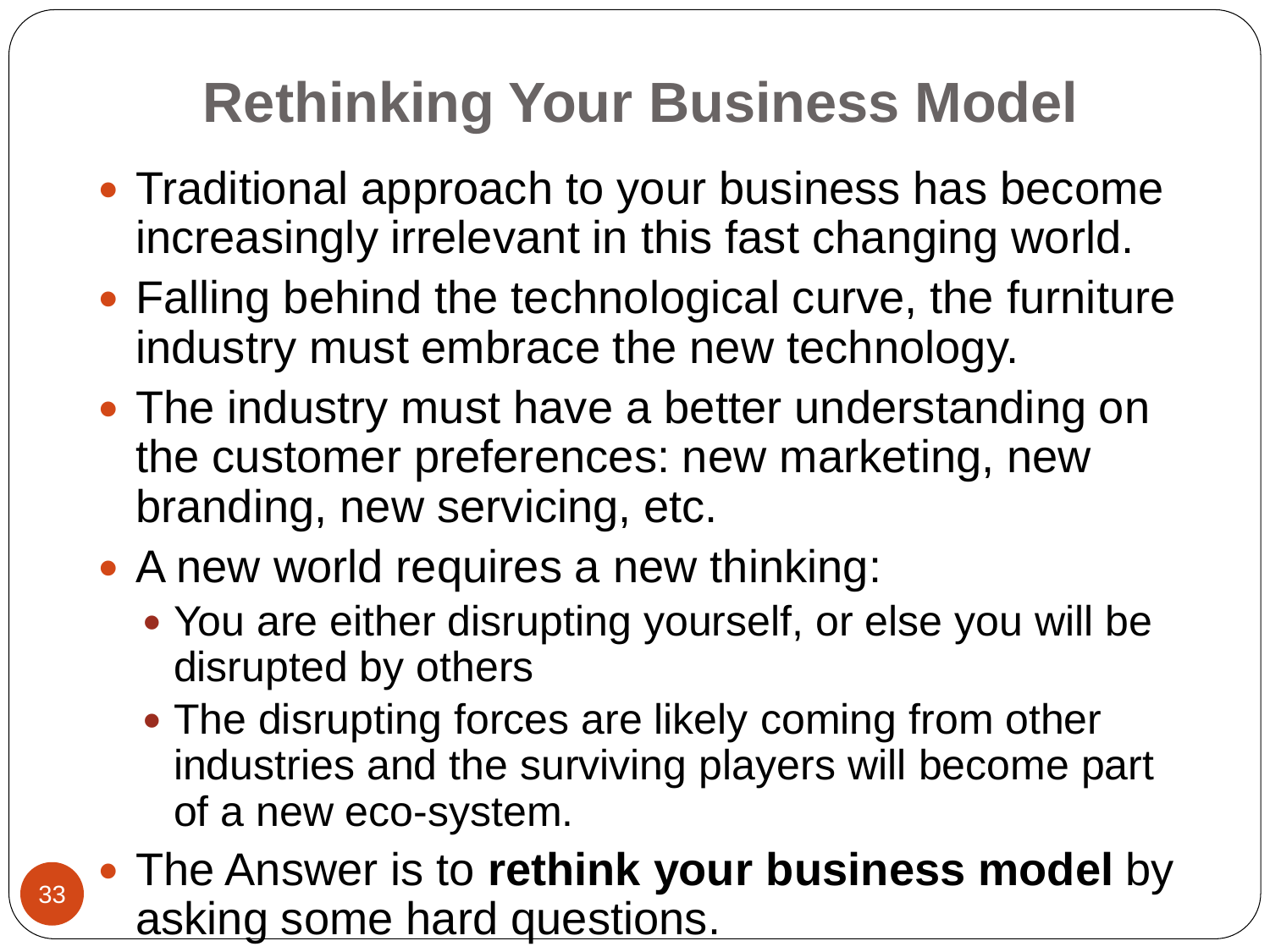### **Customers, Value & Channels**

#### **Customer Segments**

- For whom are we creating value?
- Who are our most important customers?

#### **Value Proposition**

- What value do we deliver to the customer?
- Which one of our customers problems are we helping to solve?

### **Channels (Communication, Distribution & Sales)**

- Through which channels do our customer segments want to be reached?
- How are our channels integrated?
- Which ones are most cost efficient?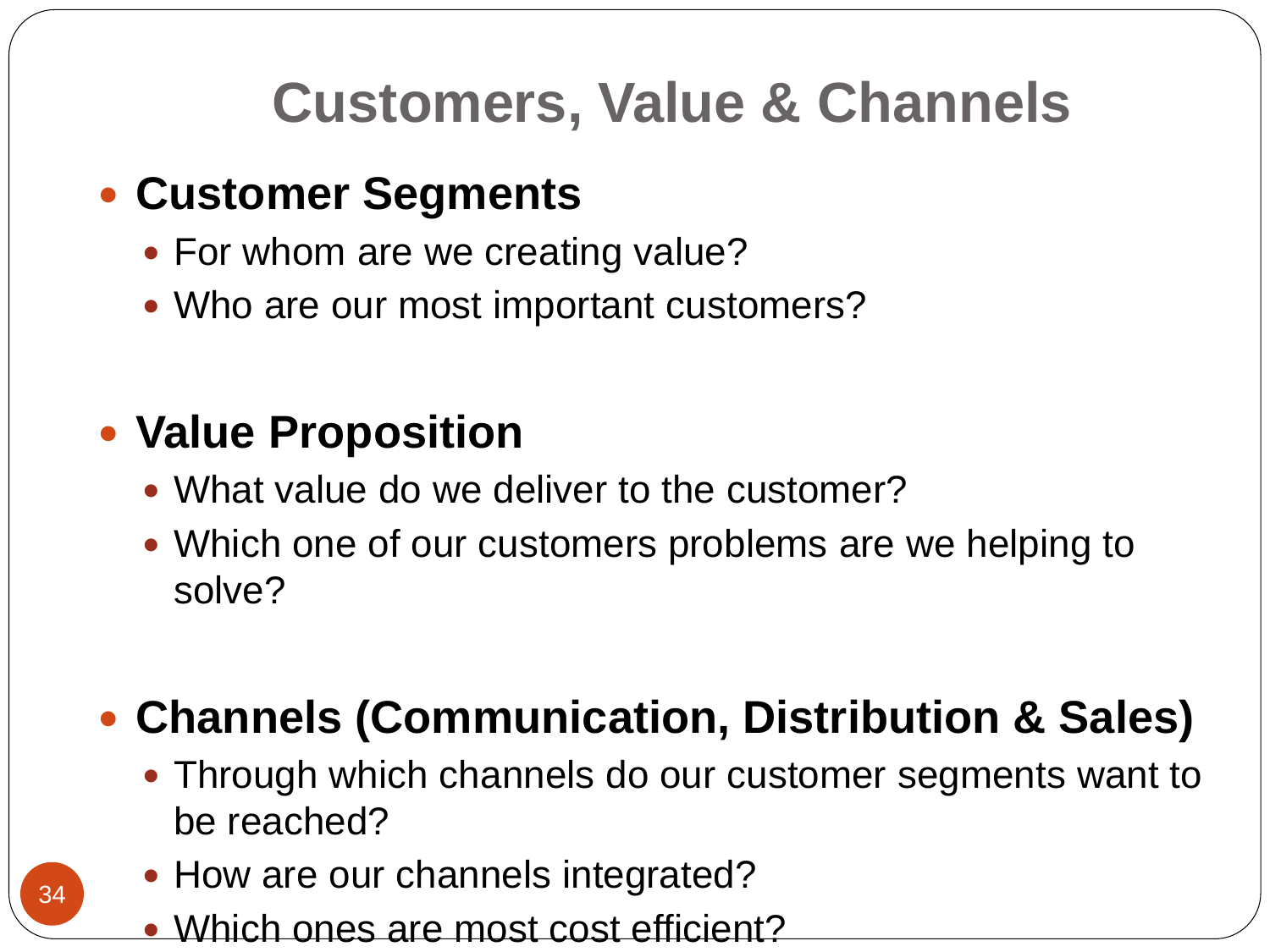### **Customer Relationships & Revenue Model**

#### **Customer Relationships**

- What type of relationships does each of our customer segments expect us to establish and maintain with them?
- Which ones have we established?
- How costly are they?
- How are they integrated with the rest of our business model?

#### **Revenue Streams**

35

- For what value are our customers really willing to pay?
- For what do they currently pay? How are they currently paying?
- How would they prefer to pay?
- How much does each revenue stream contribute to overall revenues?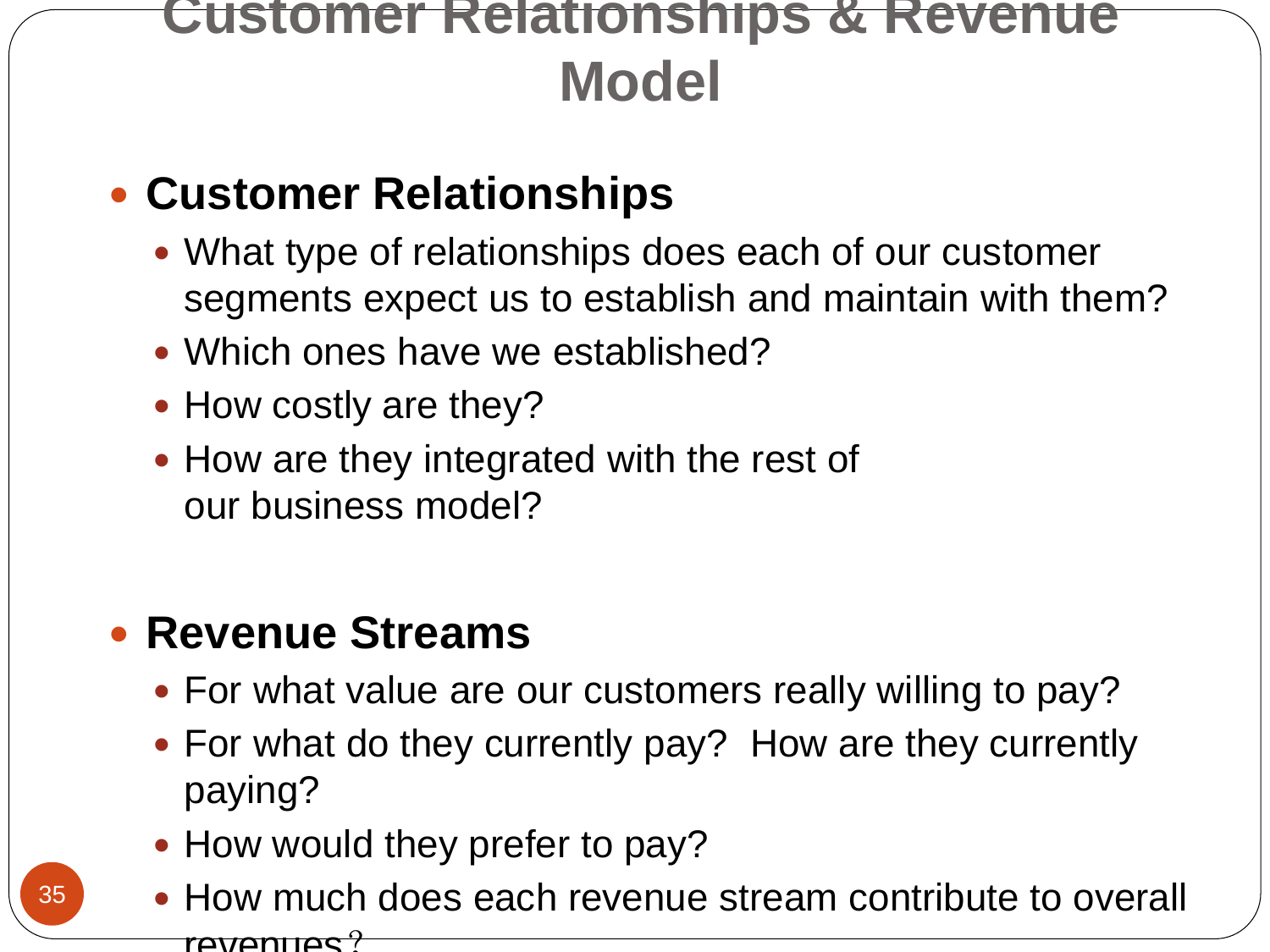### **Resources & Activities**

#### **Key Resources**

- What Key Resources do our Value Propositions require?
- What Key Resources do our Distribution Channels require?
- What Key Resources do our Customer Relationships require?
- What Key Resources do our Revenue Streams require?
- Key resources can be *physical*, *financial*, *intellectual*, or *human*.

#### **• Key Activities**

 What Key Activities do our Value Propositions require? Our Distribution Channels? Customer Relationships? Revenue streams?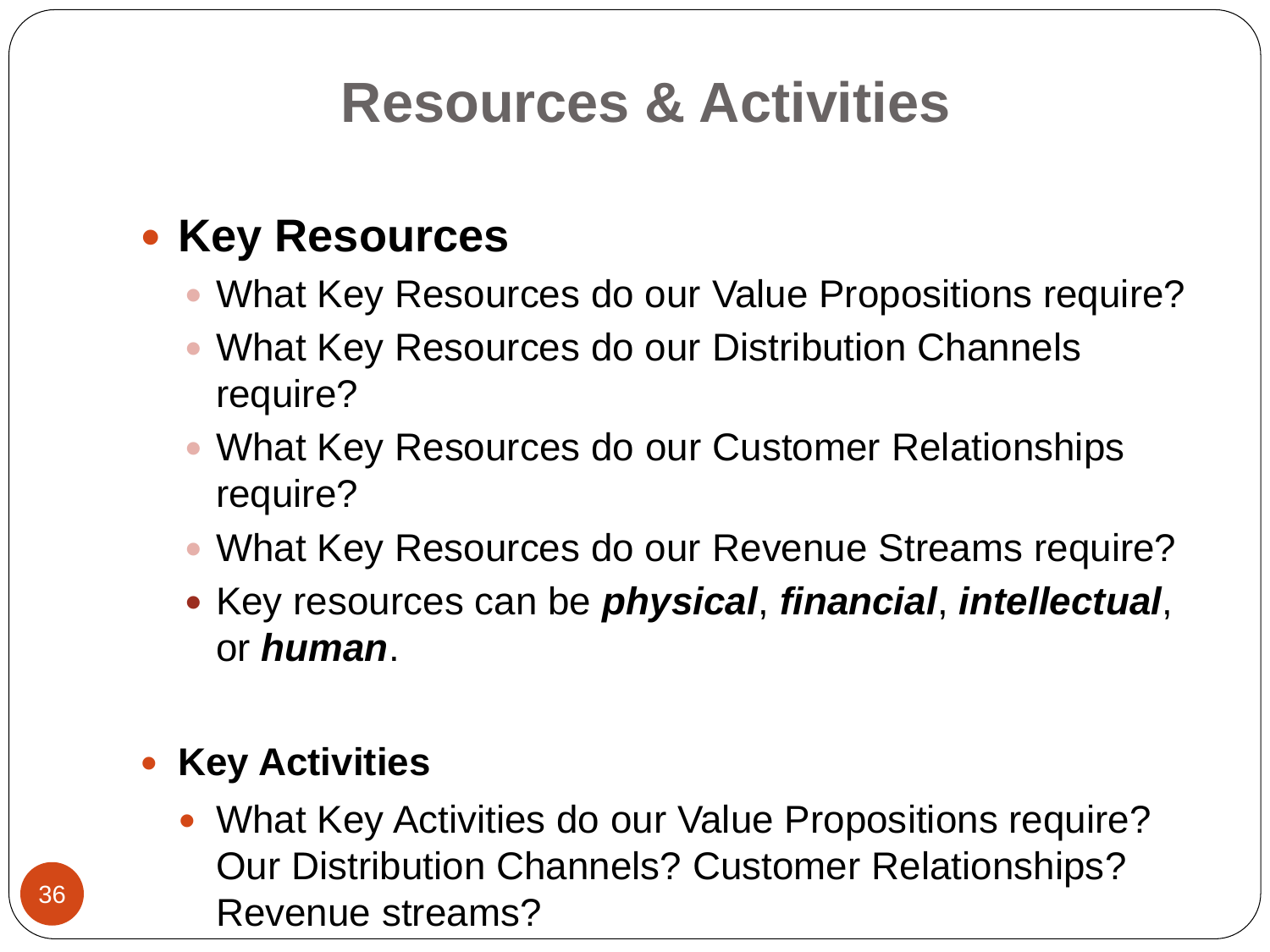### **Partnerships & Cost Drivers**

#### **• Key Partners**

- Who are our Key Partners? Who are our key suppliers?
- Which Key Resources are we acquiring from partners?
- Which Key Activities do partners perform?

#### **Cost Structure**

- What are the most important costs inherent in our business model?
- Which Key Resources are most expensive?
- Which Key Activities are most expensive?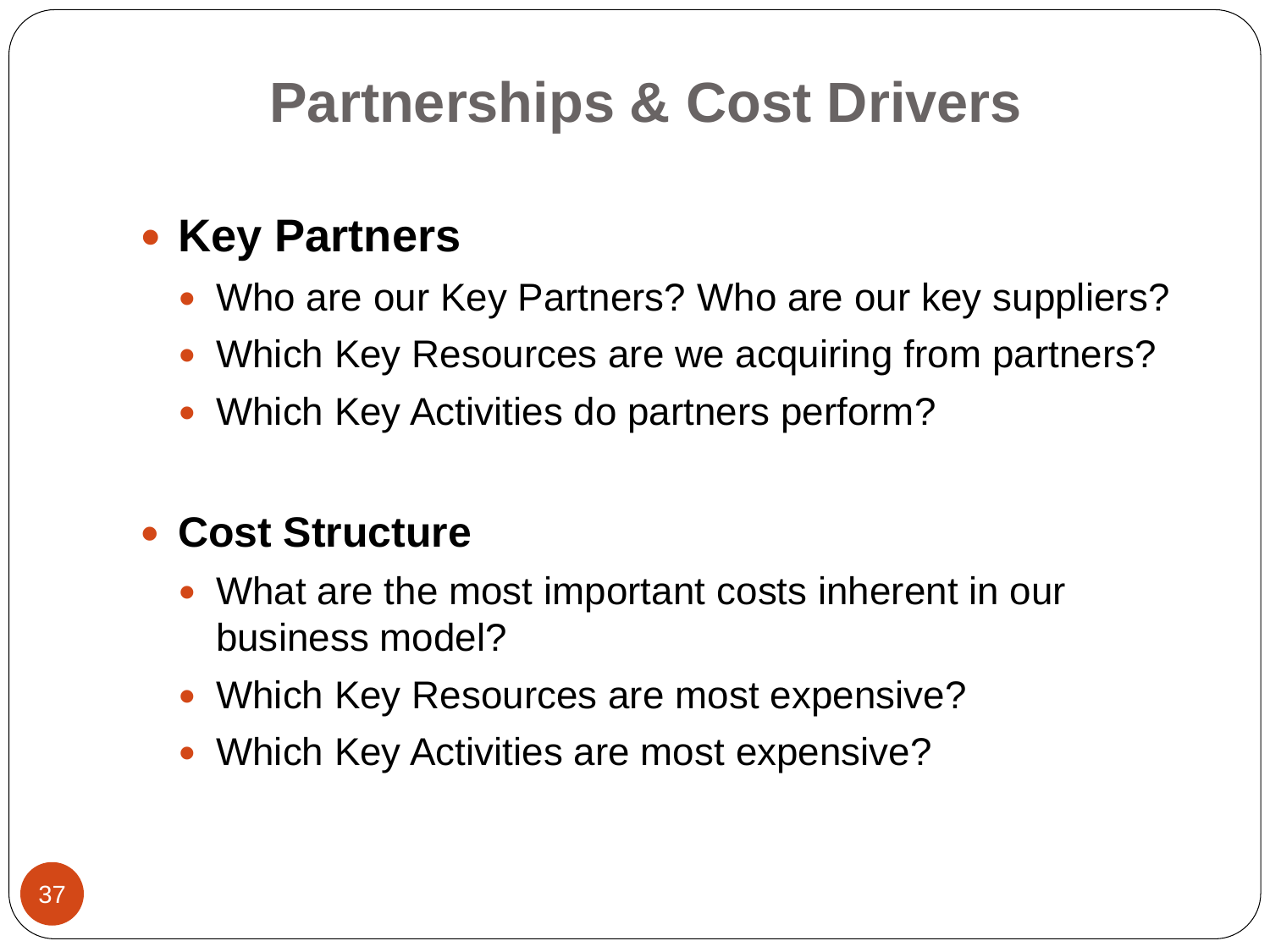### **Business Model Canvas**

| Key Partners<br>Who are our Key Partners?<br>Who are our key suppliers?<br>Which Key Resources are we acquiring from partners?<br>Which Key Activities do partners perform?<br>tarra izuna zua zuertazoarea<br>Episiosion enforcezz<br>Bulachen globi enformatista<br>Augustine gloriitzke resorezu enfortirile                                                                                                                             | Key Activities<br>What Key Activities do our Value Propositions require?<br>Our Distribution Channels?<br>Customer Relationships?<br>Revenue streams?<br>astromen<br>Poblasien<br>Pathen/Salmer                                                      | Á. | Value Propositions<br>What value do we deliver to the customer?<br>Which one of our customer's problems are we helping to solve?<br>inaarvarmens<br>Krates<br>Poljemans<br>Catomizimi<br>Catogyche Advis<br>Dalgo<br>Bid Bohniter<br>Cor Bohniter<br>Ald Bohniter<br>Ald Bohniter<br>Ald Bohniter<br>Ald Bohniter | What bundles of products and services are we offering to each Customer Segment?<br>Which customer needs are we satisfying?                                                                                                                                                                                                                 | Customer Relationships<br>What type of relationship does each of our Customer<br>Segments expect us to establish and maintain with them?<br>Which ones have we established?<br>How are they integrated with the rest of our business model?<br>How costly are they?                                                                                                                                                                                            | <b>Customer Segments</b><br>for whom are we creating value?<br>Who are our most important customers?<br>Man Maria<br>Nobe Meriat<br>Segmentel<br>Nobe scied Platform<br>Male scied Platform |  |
|---------------------------------------------------------------------------------------------------------------------------------------------------------------------------------------------------------------------------------------------------------------------------------------------------------------------------------------------------------------------------------------------------------------------------------------------|------------------------------------------------------------------------------------------------------------------------------------------------------------------------------------------------------------------------------------------------------|----|-------------------------------------------------------------------------------------------------------------------------------------------------------------------------------------------------------------------------------------------------------------------------------------------------------------------|--------------------------------------------------------------------------------------------------------------------------------------------------------------------------------------------------------------------------------------------------------------------------------------------------------------------------------------------|----------------------------------------------------------------------------------------------------------------------------------------------------------------------------------------------------------------------------------------------------------------------------------------------------------------------------------------------------------------------------------------------------------------------------------------------------------------|---------------------------------------------------------------------------------------------------------------------------------------------------------------------------------------------|--|
|                                                                                                                                                                                                                                                                                                                                                                                                                                             | Key Resources<br>What Key Resources do our Value Propositions require?<br>Our Distribution Channels? Customer Relationships?<br>Revenue Streams?<br><b>FETER OF HOUR ROAD</b><br>Hydes<br>Hydestal (sand jorum, vapright, data)<br>Hymen<br>Framskil |    |                                                                                                                                                                                                                                                                                                                   |                                                                                                                                                                                                                                                                                                                                            | Channels<br>Through which Channels do our Customer Segments<br>want to be reached?<br>How are we reaching them now?<br>How are our Channels integrated?<br>Which ones work best?<br>Which ones are most cost-efficient?<br>How are we integrating them with customer routines?<br>CRAOSAS, PRANCH.<br>L'Avancient<br>2. Evaluation<br>Avenuence<br>z Parchere<br>4. Belleury<br>Bocakerschilder<br><b>GARCORD</b>                                              |                                                                                                                                                                                             |  |
| Cost Structure<br>What are the most important costs inherent in our business model?<br>Which Key Resources are most expensive?<br>Which Key Activities are most expensive?<br>es www.mareness.manus<br>Cost Britan Clumar over arranges, Jose próce soliar proposition, maxim<br>Hilas Britan (Securebot referenceists, promises refer proposition)<br>smarios conculturas<br>Tasah Casas (palanian<br>Griddic pada<br>Griddical pada (pada |                                                                                                                                                                                                                                                      |    |                                                                                                                                                                                                                                                                                                                   | Revenue Streams<br>For what value are our customers really willing to pay?<br>For what do they currently pay?<br>How are they currently paying?<br>How would they prefer to pay?<br>How much does each Revenue Stream contribute to overall revenues?<br>www.<br>Australy<br>Debarjel<br>Debarg/Se<br>Geology.je<br>Bekengr.je<br>Mesteing | $\begin{tabular}{l c c c c} \hline \multicolumn{1}{c}{\textbf{FMSP-MISTM}} & \multicolumn{1}{c}{\textbf{NMSP-MISTM}} \\ \hline \multicolumn{1}{c}{\textbf{NMSP-MISTM}} & \multicolumn{1}{c}{\textbf{NMSP-MISTM}} \\ \multicolumn{1}{c}{\textbf{FMSP-MISTM}} & \multicolumn{1}{c}{\textbf{FMSP-MISTM}} \\ \hline \multicolumn{1}{c}{\textbf{FMSP-MISTM}} & \multicolumn{1}{c}{\textbf{FMSP-MISTM}} \\ \hline \multicolumn{1}{c}{\textbf{FMSP-MISTM}} & \multic$ |                                                                                                                                                                                             |  |

**The canvas is a shared language for describing, visualizing, assessing, and changing business models**